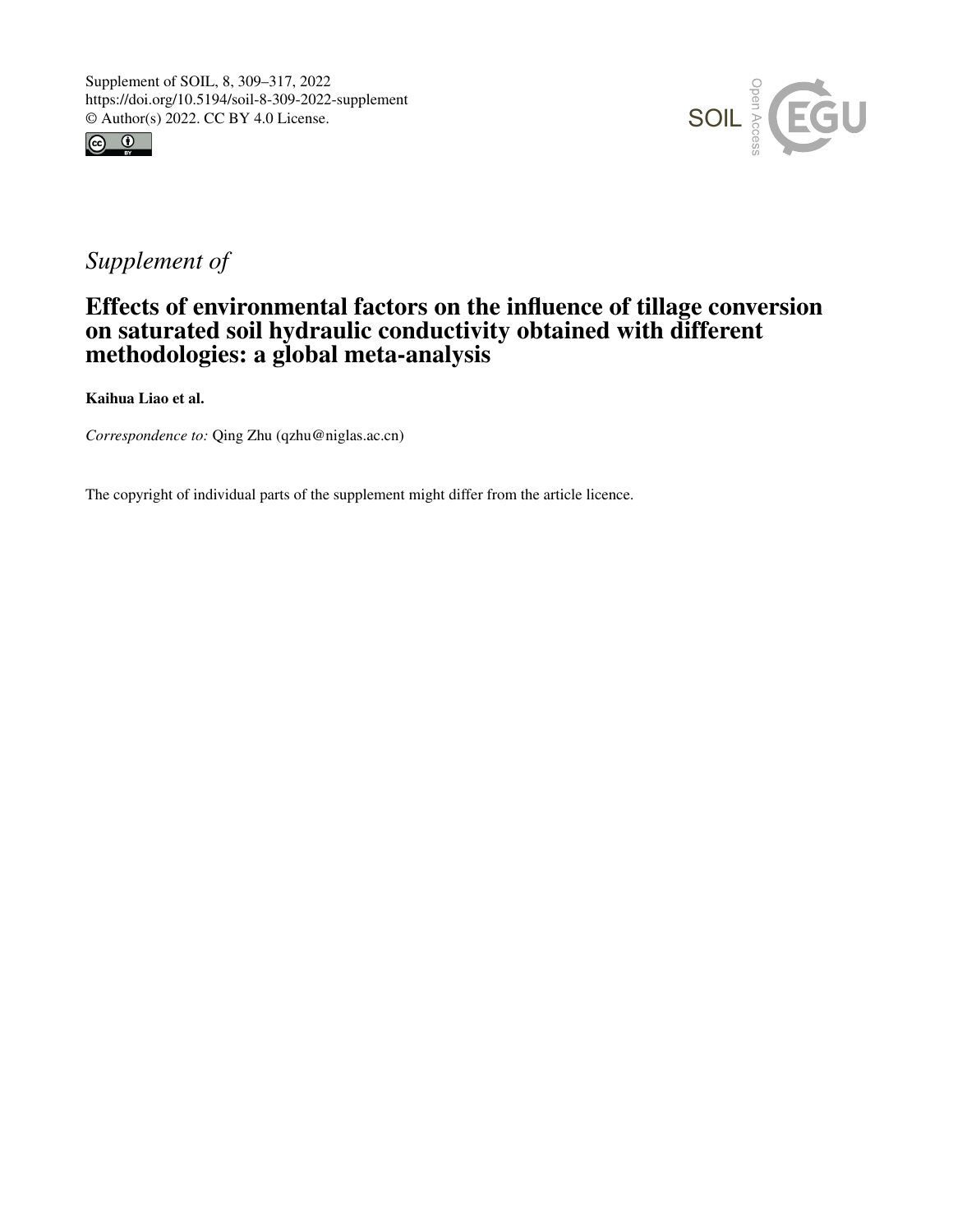| Reference                      | Country    | Site                                                                                                                                                 | Vegetation type                   | $MAT^a$<br>$({}^{\circ}C)$ | $MAP^b(mm)$    | Elevation<br>$(m \text{ as } l)$ |
|--------------------------------|------------|------------------------------------------------------------------------------------------------------------------------------------------------------|-----------------------------------|----------------------------|----------------|----------------------------------|
| Abu and Abubakar<br>(2013)     | Nigeria    | The experimental field of the Institute for Agricultural<br>Research, Ahmadu Bello University                                                        | Soybean                           |                            | $1011 \pm 161$ | 686                              |
| Afyuni and Wagger<br>(2006)    | <b>USA</b> | Lower Coastal Plain Research Station, North Carolina                                                                                                 | Corn and Soybean                  |                            |                |                                  |
| Alletto and Coquet<br>(2009)   | France     | An agricultural field in the large alluvial corridor of the<br><b>Garonne River</b>                                                                  | Maize                             |                            |                |                                  |
| Anikwe<br>and<br>Ubochi (2007) | Nigeria    | Faculty Research Farm of Faculty of Agriculture and<br>Resources<br>Management,<br>Natural<br>Enugu<br>State<br>University of Science and Technology | Sweet potato                      |                            | 1700~2010      | 450                              |
| Azooz et al. $(1996)$          | Canada     | Dawson Creek site and Rolla site                                                                                                                     | Barley and canola                 | 0.9                        | 504            |                                  |
| Baumhardt<br>et al.<br>(2012)  | <b>USA</b> | <b>USDA-ARS</b><br>Production<br>Conservation<br>The<br>and<br>Research Laboratory, Bushland, TX                                                     | Wheat-sorghum-<br>fallow rotation |                            |                |                                  |
| Blanco-Canqui et al.<br>(2017) | <b>USA</b> | The University of Nebraska's Rogers Memorial Farm                                                                                                    | Corn and soybean                  |                            | 693            | 368                              |
| Blanco-Canqui et al.<br>(2004) | <b>USA</b> | Midwest Research<br>Claypan Farm<br>(McCredie),<br>Kingdom City, MO                                                                                  | Corn and soybean                  |                            |                |                                  |
| <b>Busari</b> (2017)           | Nigeria    | The Federal University of Agriculture, Abeokuta                                                                                                      | Maize                             | $30 - 37$                  | 1058           |                                  |
| Cai et al. (2012)              | China      | An experimental field in the Dingxi County                                                                                                           | Wheat and pea                     | 6.4                        | 390.9          | 2000                             |
| Cameira<br>et<br>al.<br>(2003) | Portugal   | An Experimental Farm located in the Sorraia River<br>Watershed                                                                                       | Maize                             |                            |                |                                  |
| Cui et al. (2013)              | China      | A field experiment in Ningxiang County of Hunan<br>Province                                                                                          | Rice                              | 16.8                       | 1360           | 80                               |

**Table S1** Site characteristics from a global meta-analysis of 69 studies.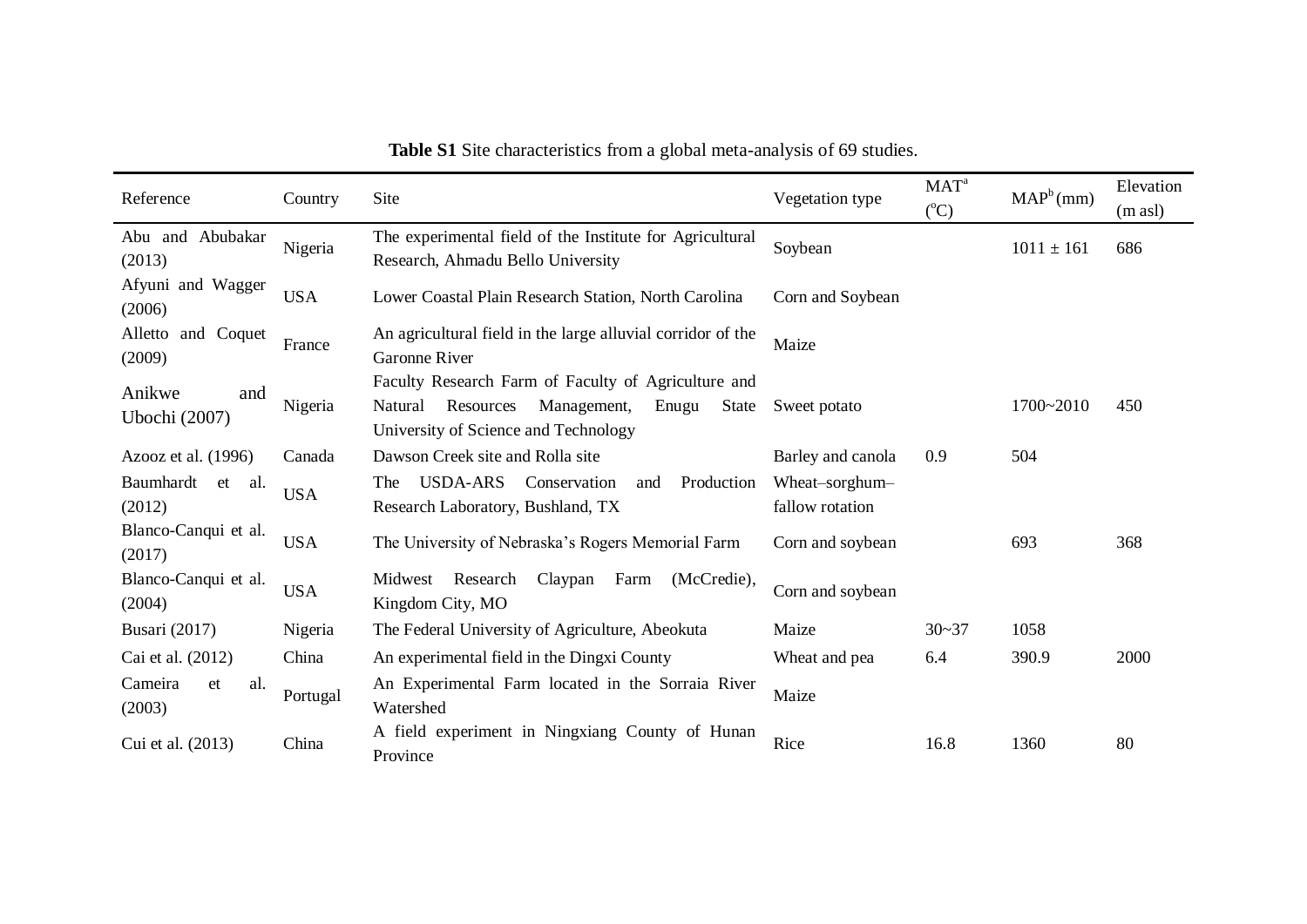| Curtis and Claassen<br>(2009)   | <b>USA</b>    | Three research sites in northern California                                                                          | Grass                | $2.6 - 6.3$  | $937 - 1669$  | 583~1601 |  |  |
|---------------------------------|---------------|----------------------------------------------------------------------------------------------------------------------|----------------------|--------------|---------------|----------|--|--|
| De Almeida et al.<br>(2018)     | <b>Brazil</b> | The study was carried out during the wet season in the<br>municipality of Aquidauana, MS, Brazil                     | Soybeans             | $24 - 26$    | $1300 - 1600$ | 191      |  |  |
| Du et al. (2011)                | China         | Luancheng Agro-Ecosystem Experimental Station of<br><b>Chinese Academy of Sciences</b>                               | Wheat and maize      | 12.5         | 536           | 50.1     |  |  |
| Fasinmirin (2011)               | <b>Brazil</b> | An experimental site of the Department of Soils,<br>Federal University of Santa Maria                                | 22                   |              |               |          |  |  |
| Zhang<br>Gao<br>and<br>(2010)   | China         | Dry farming experimental station of Gansu Agricultural<br>University                                                 | Maize                | 6.4          | 390.9         | 2000     |  |  |
| Gómez et al. (1999)             | Spain         | An experimental olive orchard in Santaella                                                                           | Olive                |              | 606           |          |  |  |
|                                 |               | The study was conducted at Kinore Experimental Farm                                                                  |                      |              |               |          |  |  |
| Gupta et al. (1997)             | Canada        | of Agriculture Canada located within the Great Lake<br>region of Ontario (Canada)                                    |                      |              |               |          |  |  |
| Haruna et al. (2018)            | <b>USA</b>    | Lincoln University's Freeman Center                                                                                  | Corn                 |              |               | 166      |  |  |
| Hati et al. (2015)              | India         | The research farm of Indian Institute of Soil Science,<br>Bhopal                                                     | Soybean and wheat    |              | 1130          | 485      |  |  |
| China<br>He et al. (2009)       |               | A long-term tillage experiment located in the village of<br>Chenghuang                                               | 10.7<br>Winter wheat |              | 555           | 456      |  |  |
| Iqbal et al. $(2005)$           | Pakistan      | The Research Area of Institute<br>of Soil<br>and<br>Environmental Sciences, University of Agriculture,<br>Faisalabad | Wheat                |              |               |          |  |  |
| Jakab et al. (2017)             | Hungary       | Measurements were carried out at the Szentgy örgyv ár<br>soil erosion experimental site                              | Maize                | 11.0         | 628           |          |  |  |
| Lal<br>Jarecki<br>and<br>(2005) | <b>USA</b>    | Ohio Agricultural Research and Development Center<br>Western and North Western Branch Research Farm                  | Corn and soybean     | $9.9 - 10.8$ | 845~1043      |          |  |  |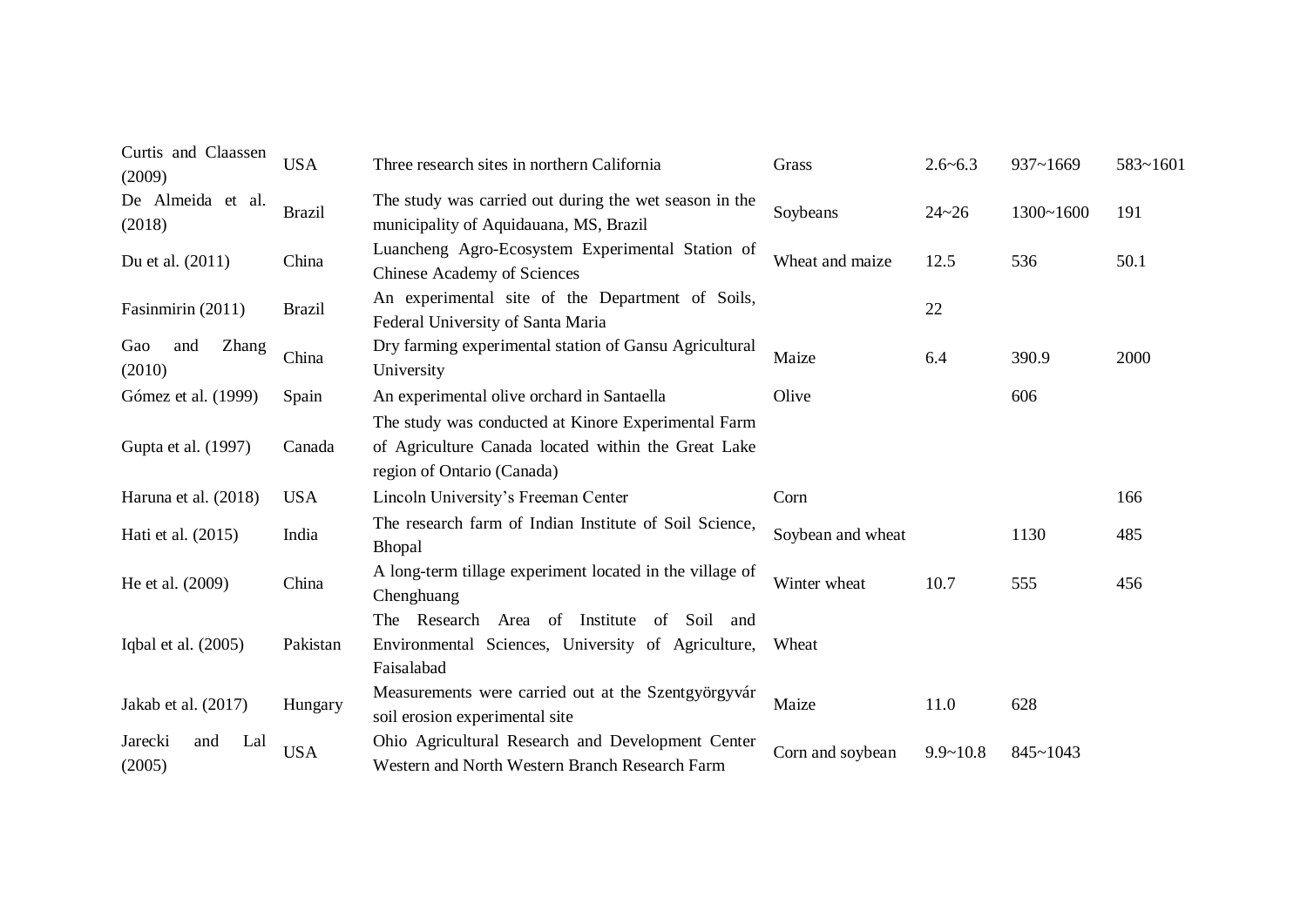| Jemai et al. (2012)                  | Tunisia    | Hamrounia region, near the municipality of Mateur                                                                                                                 | Wheat                          | 18.2 | 560   | 153       |  |  |  |
|--------------------------------------|------------|-------------------------------------------------------------------------------------------------------------------------------------------------------------------|--------------------------------|------|-------|-----------|--|--|--|
| Johnson-Maynard et<br>al. (2007)     | <b>USA</b> | The University of Idaho's Kambitsch Research Farm                                                                                                                 | Pea,<br>wheat<br>and<br>barley |      | 695   |           |  |  |  |
| Kahlon et al. (2013)                 | <b>USA</b> | The Waterman Farm of the Ohio State University                                                                                                                    | Wheat                          | 11   | 1016  |           |  |  |  |
| Kahlon and Chawla<br>(2017)          | India      | The Research Farm of the Department of Soil Science,<br>Punjab Agricultural University                                                                            | Wheat and maize                |      |       | 247       |  |  |  |
| Kennedy<br>and<br>Schillinger (2006) | <b>USA</b> | A 2-yr field experiment was conducted on three paired<br>farms located between the towns of LaCrosse and<br>Colfax in Whitman County, WA                          | Wheat                          |      |       |           |  |  |  |
| Khorami<br>et<br>al.<br>(2018)       | Iran       | The experiment was conducted at the Zarghan Field<br>Station, Agriculture and Natural Resources Research Wheat and maize<br>and Education Center of Fars Province |                                | 1604 |       |           |  |  |  |
| Kreiselmeier et al.<br>(2020)        | Germany    | An experimental field with a Haplic Luvisol in Eastern<br>Germany                                                                                                 | Wheat and sugar<br>beet        |      |       |           |  |  |  |
| Langhans<br>et<br>al.<br>(2011)      | Belgium    | The experimental field is located in the Belgian part of<br>the Western and Central European Loess Belt, near<br>Huldenberg                                       | Maize                          |      | 800   |           |  |  |  |
| Liu et al. (2018)                    | China      | Fengqiu County, Henan Province                                                                                                                                    | Wheat and poplar<br>trees      | 13.9 | 615   | $65 - 73$ |  |  |  |
| Lozano et al. $(2016)$               | Argentina  | An experimental field in the Pampas region                                                                                                                        | Wheat and soybean              |      | 1000  |           |  |  |  |
| Luo et al. (2005)                    | China      | An experimental field in the Dingxi County                                                                                                                        | Wheat and pea                  | 6.4  | 390.9 | 2000      |  |  |  |
| Maulé<br>Reed<br>and<br>(1993)       | Canada     | The project was carried out on five different fields<br>located 13 km to the south of the town of Indian Head,<br>SK                                              | Wheat                          | 2.0  | 175   |           |  |  |  |
| McGarry<br>et<br>al.<br>(2000)       | Australia  | The site is located at the Biloela Research Station, Qld                                                                                                          | Crop and pasture               |      |       | 173       |  |  |  |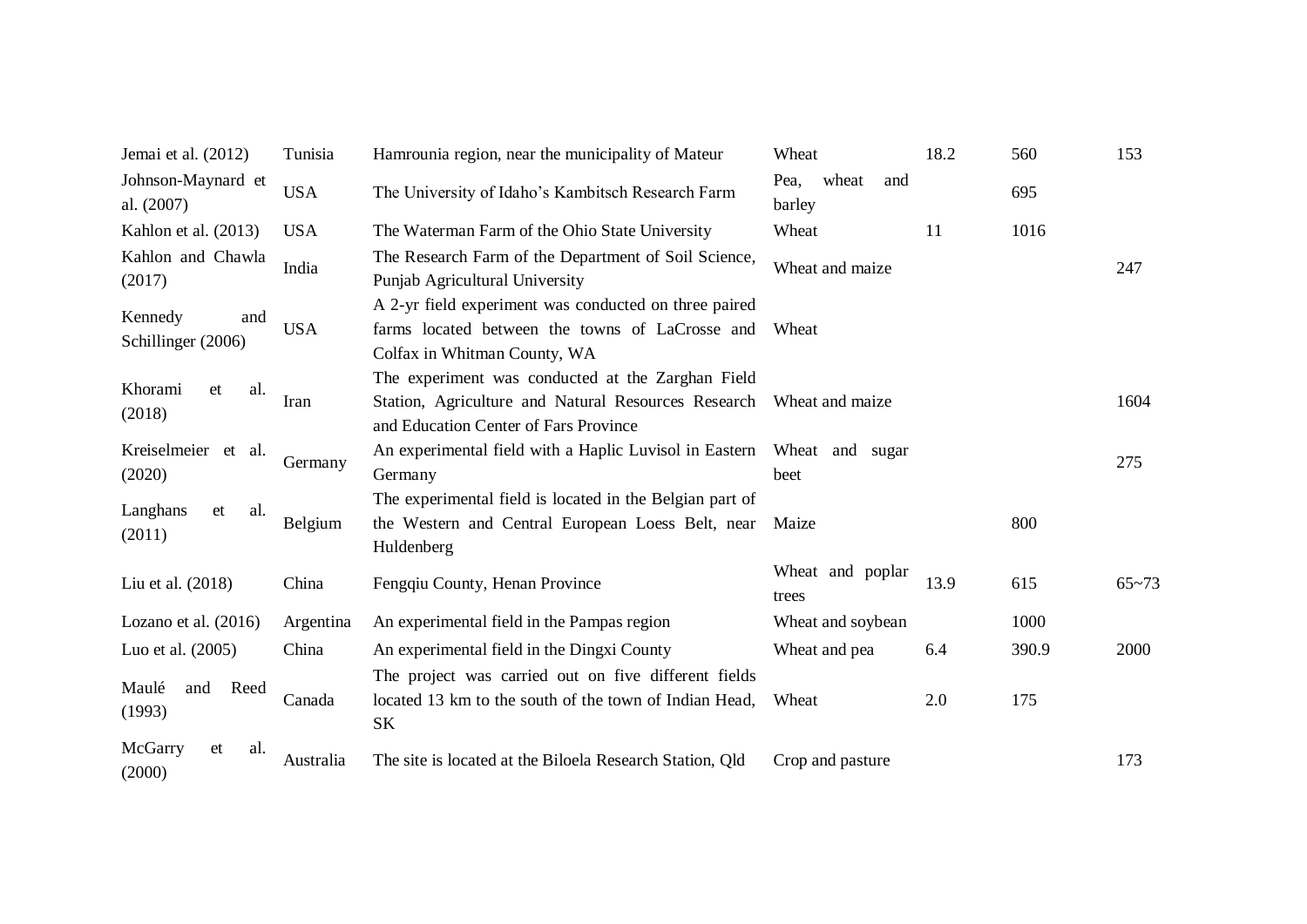| Moebius-Clune et al.<br>(2008)   | <b>USA</b> | A long-term controlled experiment located at Chazy                                                                                                   | Maize                                                |     |     |       |      |
|----------------------------------|------------|------------------------------------------------------------------------------------------------------------------------------------------------------|------------------------------------------------------|-----|-----|-------|------|
| Moebius<br>et<br>al.<br>(2007)   | <b>USA</b> | Cornell University research farms in Willsboro, Chazy<br>and Aurora in New York                                                                      | Maize                                                |     |     |       |      |
| Merwin et al. (1994)             | <b>USA</b> | The experiment was established in a former apple<br>orchard at Ithaca, N.Y.                                                                          | Orchard                                              |     |     |       |      |
| Ndiaye et al. (2005)             | Senegal    | The experiment was conducted on a sandy loam on the<br>Thysse-Kaymor catchment located in the Senegalese<br>groundnut belt (central part of Senegal) | Groundnut<br>millet                                  | and |     | 660   |      |
| Nyamadzawo et al.<br>(2007)      | Zimbabwe   | The experiment site was conducted at the Domboshawa<br>Training Centre and is 30 km north of Harare                                                  | Maize                                                |     |     | 750   | 1400 |
| Obi<br>Obalum<br>and<br>(2010)   | Nigeria    | Three experimental plots at Nsukka                                                                                                                   | Sorghum<br>soybean                                   | and |     | 1600  |      |
| Osunbitan<br>et<br>al.<br>(2005) | Nigeria    | Teaching and Research Farm of the Obafemi Awolowo<br>University                                                                                      |                                                      |     |     | 1350  |      |
| Pan et al. (2016)                | China      | Changwu State Key Loess Plateau Agro-Ecological<br>Experimental Station of the Chinese Academy of Maize<br>Sciences                                  |                                                      |     | 9.1 | 578.5 |      |
| Park et al. (1992)               | Australia  | Two experimental sites were established in central<br>western New South Wales, at Cowra and Grenfell                                                 | Wheat/pasture<br>rotation<br>clover/grass<br>pasture | and |     |       |      |
| Park and Smucker<br>(2005)       | <b>USA</b> | Wooster and Hoytville research sites of the Ohio<br><b>Agricultural Research and Development Center</b>                                              | Corn                                                 |     |     |       |      |
| Parvin et al. (2014)             | Sweden     | An experimental site managed by the Swedish<br>University of Agricultural Sciences, Uppsala                                                          | <b>Barley</b>                                        |     |     |       |      |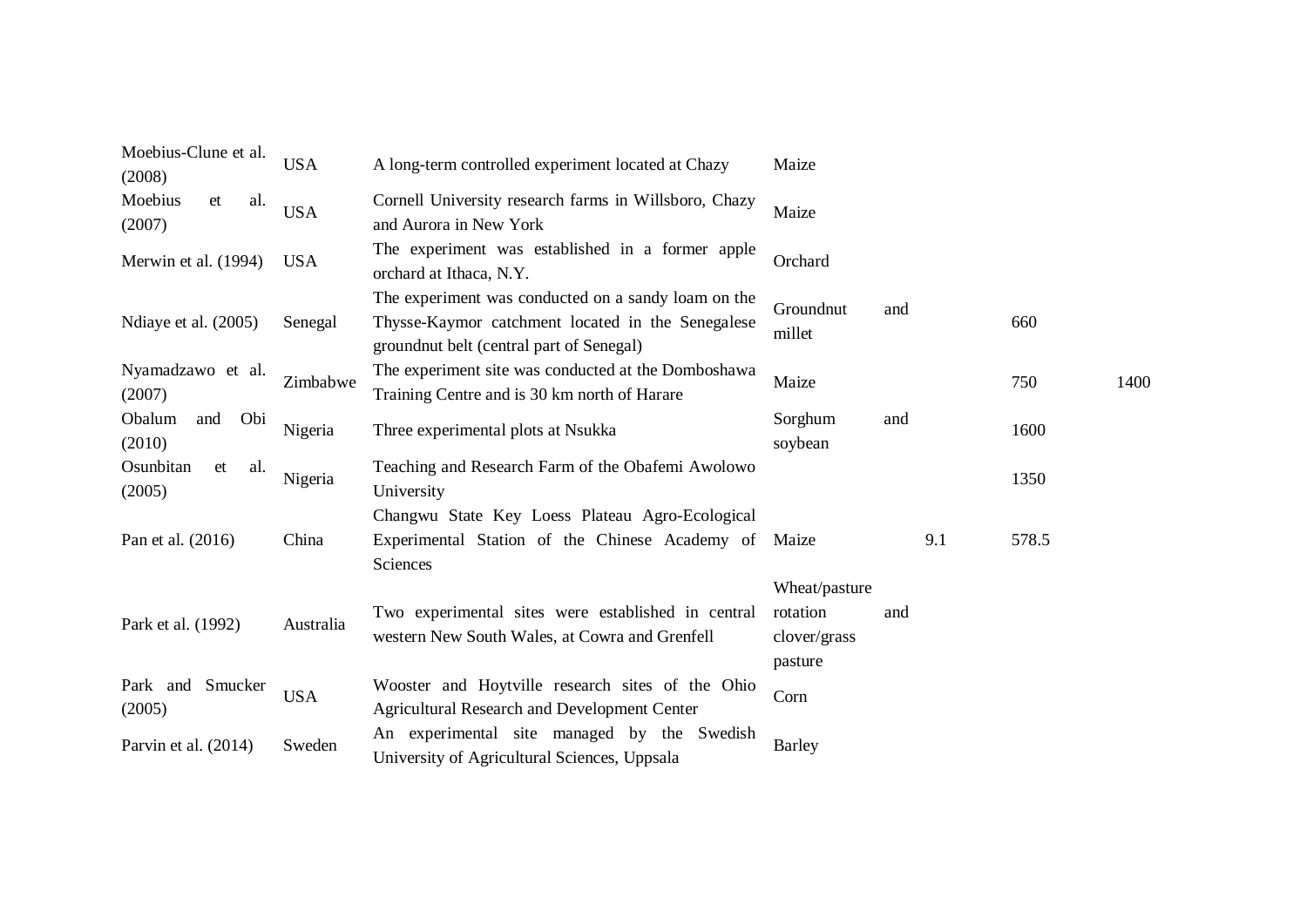|                                  |            | Studies were conducted on a Houston Black clay soil                                                                            |                               |      |      |     |  |  |
|----------------------------------|------------|--------------------------------------------------------------------------------------------------------------------------------|-------------------------------|------|------|-----|--|--|
| Potter et al. (1995)             | <b>USA</b> | which had been under continuous management for four                                                                            | wheat-com-grain               |      |      |     |  |  |
|                                  |            | years using the wide bed system                                                                                                | sorghum                       |      |      |     |  |  |
| Ramos et al. (2019)              | Spain      | The experimental field was located in Agramunt, NE                                                                             | Maize                         | 13.9 | 392  | 330 |  |  |
| Sartori et al. (2022)            | Italy      | The experiment took place at the Lucio Toniolo<br>Experimental Farm, located in Legnaro, PD                                    | Wheat                         |      | 850  | 6   |  |  |
| Sasal et al. (2006)              | Argentina  | The Pergamino Experimental Station of the Instituto<br>Nacional de Tecnologi'a Agropecuaria                                    | Soybean                       |      | 1000 |     |  |  |
| Schlüter et al. (2020)           | Germany    | The long-term field in Lüttewitz                                                                                               | Wheat and sugar<br>beet       | 8.1  | 643  | 275 |  |  |
| Sharma et al. (2005)             | India      | A field experiment at Hayathnagar Research Farm                                                                                | Sorghum<br>and<br>castor      | 25.7 | 746  | 515 |  |  |
| Sharma et al. (2009)             | India      | A field experiment at Hayathnagar Research Farm                                                                                | Sorghum and mung<br>bean      |      | 750  | 515 |  |  |
| Singh et al. (1996)              | Canada     | The Ellerslie Research Station                                                                                                 | <b>Barley</b>                 |      | 455  | 694 |  |  |
| Smith et al. (2007)              | <b>USA</b> | Two adjacent fields near Waterloo, IN                                                                                          | Corn/soybean<br>rotation      |      |      |     |  |  |
| So et al. (2009)                 | Australia  | A field experiment was conducted at a site in Grafton,<br>NSW, which has previously been under pasture for at<br>least 5 years | Soybean and cereal<br>of oats |      |      |     |  |  |
| Soracco et al. (2010)            | Argentina  | An experiment site near the town of San Antonio de<br>Areco                                                                    | Soybean                       |      | 1100 |     |  |  |
| Starr and Glotfelty<br>(1990)    | <b>USA</b> | The field experiment was conducted at the University<br>of Maryland, Forage Research Farm, Clarksville, MD                     | Corn                          |      |      |     |  |  |
| Steenhuis<br>et<br>al.<br>(1990) | <b>USA</b> | This study was conducted at Cornell University's<br>Experimental Research Farm in the town of Willsboro,                       | Corn                          |      |      |     |  |  |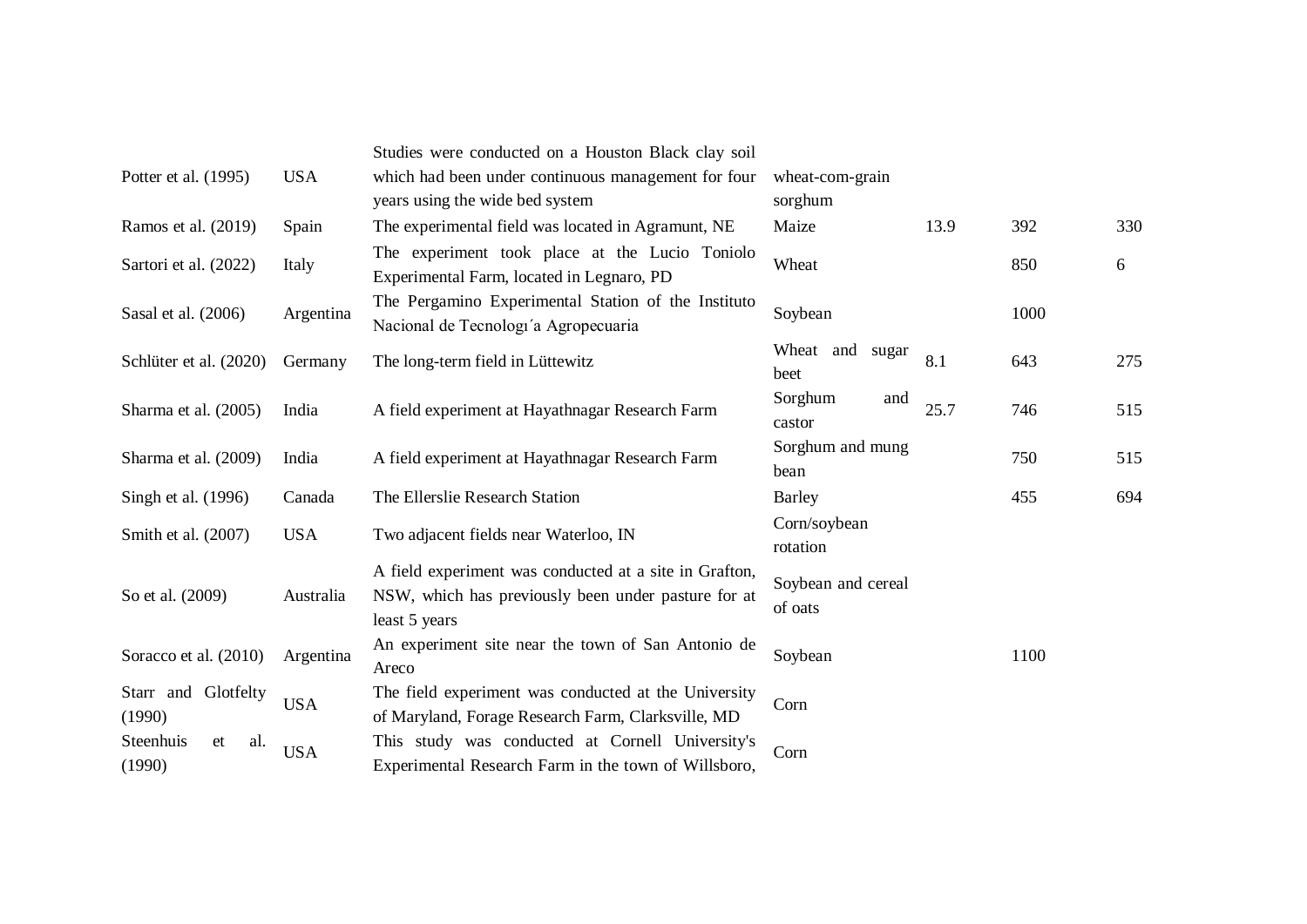| Stone and Schlegel<br>(2010)      | <b>USA</b> | An experimental field near Tribune, Kansas                           | Wheat<br>and<br>sorghum                            | 11.2               | 425      | 1108 |
|-----------------------------------|------------|----------------------------------------------------------------------|----------------------------------------------------|--------------------|----------|------|
| Tan et al. (2002)                 | Canada     | Two 2-ha field sites                                                 | Soybean                                            |                    |          |      |
| TerAvest<br>al.<br>et<br>(2015)   | Malawi     | This study was carried out in the Central region of<br>Malawi        | Cassava, soybean,<br>and maize                     | $21.0 \times 26.6$ | 834~1450 | 1146 |
| Villarreal<br>al.<br>et<br>(2017) | Argentina  | The experiment was carried out near the town of<br>Chascom ús        |                                                    | 1000               |          |      |
| Wu et al. (2014)                  | China      | Dry farming experimental station of Gansu Agricultural<br>University | Wheat and pea                                      | 6.4                | 390.9    | 2000 |
| China<br>Xin et al. (2005)        |            | An experimental site in Dingxi County                                | and<br>Lucerne<br>Lucerne-spring<br>wheat rotation | 6.4                | 390.9    | 2000 |
| Mermoud<br>Xu<br>and<br>(2001)    | China      | An experimental site in the Xiongxian area                           | Summer maize                                       |                    | 540      |      |

New York

 $\frac{a}{b}$ Mean annual temperature;  $\frac{b}{c}$ Mean annual precipitation.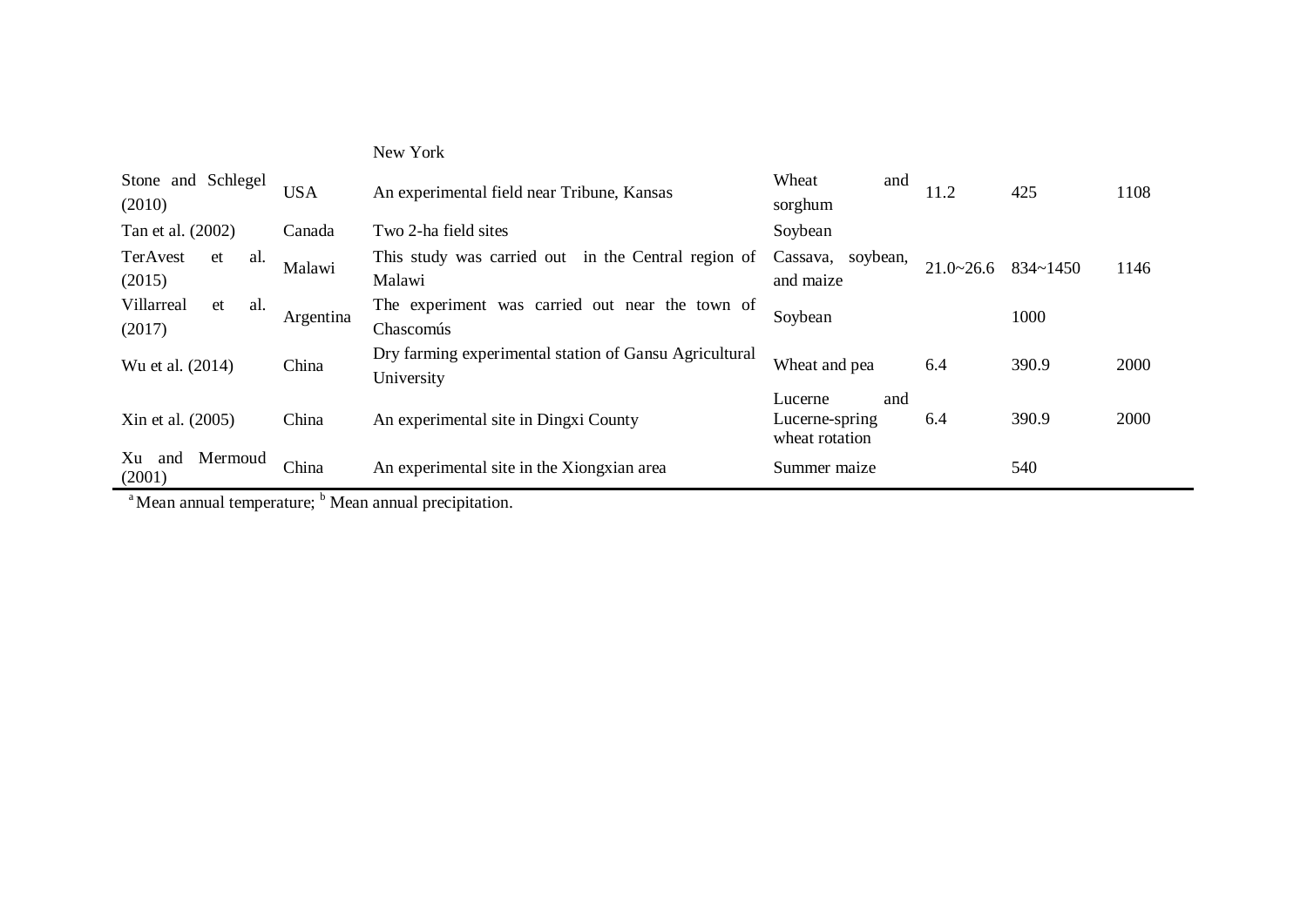|                                  |                          |                                                  | <b>Measurements</b> |                                                        |               | Time interval from                                 |                                                                                                                                                                                                                                                                          |  |
|----------------------------------|--------------------------|--------------------------------------------------|---------------------|--------------------------------------------------------|---------------|----------------------------------------------------|--------------------------------------------------------------------------------------------------------------------------------------------------------------------------------------------------------------------------------------------------------------------------|--|
| Reference                        | $N^{\rm a}$              | Measurement<br>technique <sup>b</sup>            | $IR^c$              | $K_{\mathrm{sat}}^{\phantom{\mathrm{d}}^{\mathrm{d}}}$ | $OMC^e$ (%)   | tillage<br>conversion<br>to<br>measurement<br>(yr) | General descriptions                                                                                                                                                                                                                                                     |  |
| Abu and Abubakar<br>(2013)       | 6                        | Constant head                                    |                     | $\sqrt{ }$                                             |               | $2(2010-2011)$                                     | Cores were collected at three depths $(0-5, 5-15, 0)$<br>$15 - 30$ cm).                                                                                                                                                                                                  |  |
| Afyuni and Wagger<br>(2006)      | 18                       | Constant head                                    |                     | $\sqrt{ }$                                             | $0.91 - 1.40$ |                                                    | Cores were collected at three depths $(0-15, 15-30, 15-30)$<br>and 30–45 cm).                                                                                                                                                                                            |  |
| Alletto and Coquet<br>(2009)     | 9                        | Tension disc (8)                                 | $\sqrt{ }$          | $\sqrt{ }$                                             | $1.38 - 2.24$ | $6(2000-2005)$                                     | Infiltrations were done at $-1.5$ , $-1.0$ , $-0.6$ , $-0.3$<br>and $-0.1$ kPa matric potentials.                                                                                                                                                                        |  |
| Anikwe<br>and<br>Ubochi (2007)   | $\overline{3}$           | Not provided                                     |                     | $\sqrt{ }$                                             | 2.67          | $2(2005 \times 2006)$                              |                                                                                                                                                                                                                                                                          |  |
| Azooz et al. (1996)              | 8                        | Guelph                                           |                     | $\sqrt{ }$                                             | $1.72 - 4.31$ | 16 (1978~1993)                                     | The $K_{\text{sat}}$ to a depth of 300 mm in 75-mm depth<br>increments was determined.                                                                                                                                                                                   |  |
| Baumhardt<br>et<br>al.<br>(2012) | $\overline{\mathcal{A}}$ | Rainfall simulator                               | $\sqrt{ }$          |                                                        |               | 3                                                  | We applied reverse-osmosis water in lieu of<br>rainwater because of its dispersive characteristics at a<br>rate of 78 mm $h^{-1}$ with a rotating-disk rain simulator<br>that produced impact energy of 22 J mm <sup>-1</sup> m <sup>-2</sup> or 80%<br>of natural rain. |  |
| Blanco-Canqui et al.<br>(2017)   | $\overline{\mathcal{L}}$ | Constant head                                    |                     | $\sqrt{ }$                                             |               | 35 (1980~2014)                                     | Two intact soil cores (7.5 cm diam. And 7.5 cm<br>long) per plot were collected using a hammer-driven<br>core sampler for depths of: $0-7.5$ , $7.5-15,15-22.5$ , and<br>22.5-30 cm.                                                                                     |  |
| Blanco-Canqui et al.<br>(2004)   |                          | Either constant<br><sub>or</sub><br>falling head |                     | $\sqrt{ }$                                             | $1.45 - 1.63$ | 14 (1982~1995)                                     | Cores were collected vertically from 0 to 100 and<br>100 to 200 mm from trafficked and nontrafficked                                                                                                                                                                     |  |

**Table S2** Experimental conditions from a global meta-analysis of 69 studies.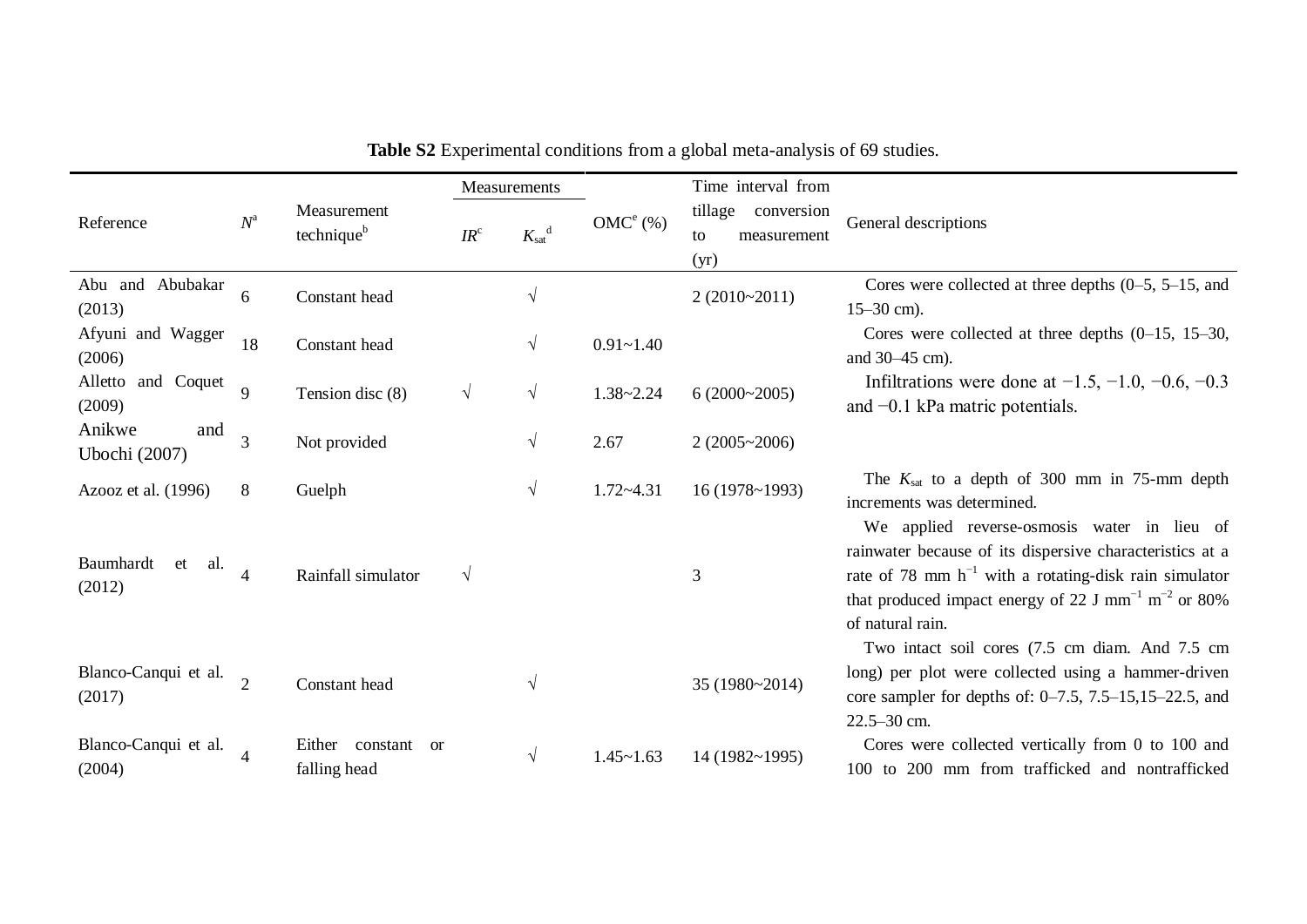#### interrow positions.

|                |                    |               |            |               |                                    | Undisturbed soil samples using cylindrical cores (5)                                                                                                                             |
|----------------|--------------------|---------------|------------|---------------|------------------------------------|----------------------------------------------------------------------------------------------------------------------------------------------------------------------------------|
|                |                    |               |            |               |                                    | cm in diameter and 5 cm in height) were taken in<br>duplicate from the soil surface.                                                                                             |
| 6              | Tension disc       |               | $\sqrt{ }$ |               | 7(2001~2007)                       |                                                                                                                                                                                  |
| -1             | Tension disc (20)  | $\sqrt{ }$    | $\sqrt{ }$ | $0.47 - 1.26$ | $6(1998-2003)$                     | infiltration<br>performed<br>An<br>sequence<br>was<br>corresponding to water tensions of $0, 3, 6$ and 15 cm.<br>Three replicated cores were randomly collected with             |
| 6              | Constant head      |               | $\sqrt{ }$ | 3.49          | $7(2005 \times 2011)$              | a stainless steel cylinder (4 cm long and 6.18 cm in<br>diameter) at the 0- to 5-, 5- to 10-, 10- to 20-, 20- to<br>40-, 40- to 60-, and 60- to 80-cm depths.                    |
| $\overline{4}$ | Rainfall simulator |               | $\sqrt{ }$ | $0.03 - 7.00$ | $2(2003 - 2004)$                   |                                                                                                                                                                                  |
|                | Rainfall simulator | $\sqrt{ }$    |            | $2.55 - 7.28$ | 0.5<br>(November<br>2013~May 2014) | We use a portable rainfall simulator calibrated with a<br>constant rain intensity of 60 $\pm$ 1.715 mm h <sup>-1</sup> , mean<br>drop diameter of 2.0 mm and pressure of 32 kPa. |
| $\mathfrak{Z}$ | Constant head      |               | $\sqrt{ }$ |               | $7(2001 - 2007)$                   | Cores were collected at three depths $(0-5, 5-10, 0)$<br>$10-20$ cm).                                                                                                            |
| $\overline{4}$ | Falling head       |               | $\sqrt{ }$ |               | 16                                 | Soil samples were collected at depths $0-10$ , $10-20$ ,<br>20-30, 30-40 and 40-50 cm.                                                                                           |
| $\overline{2}$ | Tension disc       |               | $\sqrt{ }$ | $0.36 - 0.59$ | $5(2005 \times 2009)$              |                                                                                                                                                                                  |
| $\overline{2}$ | Rainfall simulator | $\sqrt{ }$    | $\sqrt{ }$ | $1.00 - 2.50$ | 16(1982~1997)                      | The $K_{\text{sat}}$ was calculated at four water tensions; -15,<br>$-10$ , $-5$ and 0 cm of H <sub>2</sub> O.                                                                   |
| 1              | Rainfall simulator |               | $\sqrt{ }$ | $0.00 - 3.40$ | $2(1992 \times 1993)$              | The rainfall was applied by the portable rainfall                                                                                                                                |
|                | $\overline{2}$     | Constant head |            | $\sqrt{ }$    | 2.09                               | $3(2008-2010)$                                                                                                                                                                   |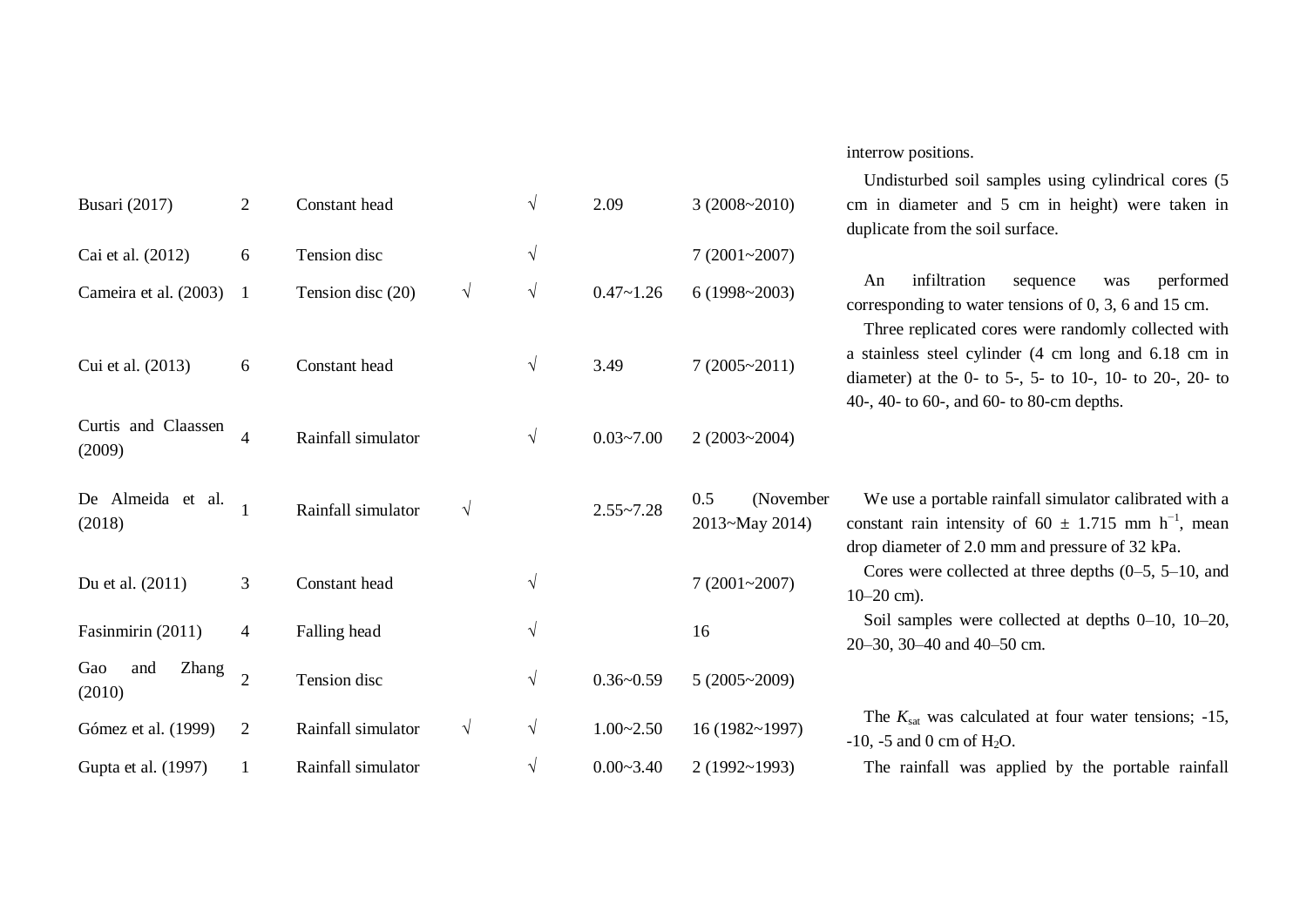| Haruna et al. (2018)                 | 6              | Constant head         |            | $\sqrt{}$ | $1.65 - 1.68$  | $5(2010-2014)$   | 1                  |
|--------------------------------------|----------------|-----------------------|------------|-----------|----------------|------------------|--------------------|
| Hati et al. (2015)                   | $\overline{4}$ | Falling head          |            | $\sqrt{}$ | $0.86 - 1.79$  | 8 (2000~2007)    | $\epsilon$<br>ί    |
| He et al. (2009)                     | $\mathfrak{2}$ | Constant head         |            | $\sqrt{}$ |                | 17 (1991~2007)   | $\tilde{\ }$       |
| Iqbal et al. (2005)                  | $\overline{2}$ | Guelph                |            | $\sqrt{}$ |                |                  |                    |
| Jakab et al. (2017)                  | 3              | Rainfall simulator    | V          |           |                | 15               |                    |
| Jarecki<br>Lal<br>and<br>(2005)      | $\overline{2}$ | Constant head         |            | $\sqrt{}$ | $0.67 - 10.67$ | 17 (1987~2003)   | $\mathbf \Omega$   |
| Jemai et al. (2012)                  | 10             | Constant head         |            | $\sqrt{}$ | $1.55 - 3.10$  | 8 (2000~2007)    |                    |
| Johnson-Maynard et<br>al. (2007)     | $\overline{2}$ | Constant head         |            | $\sqrt{}$ | 3.07           | 4(2000~2003)     | $\mathbf \epsilon$ |
| Kahlon et al. (2013)                 | $\overline{2}$ | Constant head         | $\sqrt{ }$ | $\sqrt{}$ | $1.64 - 2.59$  | 22 (1989~2010)   | C                  |
| Kahlon and Chawla<br>(2017)          | $\overline{4}$ | Constant head         |            | V         |                | $2(2014 - 2015)$ | C                  |
| Kennedy<br>and<br>Schillinger (2006) | 9              | Single ring (76)      | $\sqrt{}$  |           | $1.28 - 2.88$  | 20               | l                  |
| Khorami<br>al.<br>et<br>(2018)       | 1              | Double ring $(50-70)$ | V          |           | $1.48 - 1.98$  | $3(2014 - 2016)$ | $\mathbf{i}$       |

simulator. The infiltration data was analyzed for the saturated hydraulic conductivity determinations.

 Cores were collected at four depths of 10-cm increments from the soil surface to a depth of 40 cm.

 Undisturbed core samples of 5 cm height and 5 cm diameter were collected from the 0 to 15 cm soil layer at 7.5 cm intervals.

Soil samples were collected at depths 0–5, 5–10, 10– 20 and 20–30 cm.

Rainfall simulation was carried out three times in 2016.

Soil cores from the 0 to 5-cm layer were used to determine  $K_{\text{sat}}$ .

Soil samples were collected at depths 0–10, 10–20, 20–30, 30–40 and 40–50 cm.

cores were sampled in 10-cm increments to a depth of 50 cm.

Soil cores were collected at depths 0–10 and 10–20 cm.

Soil cores were collected at depths 0–7.5 and 7.5–15 cm.

A 76-cm-diameter single-ring infiltrometer was pushed into the soil to a depth of 5 cm.

The double-ring infiltrometer test procedure involved inserting two rings into the 5-cm depth of the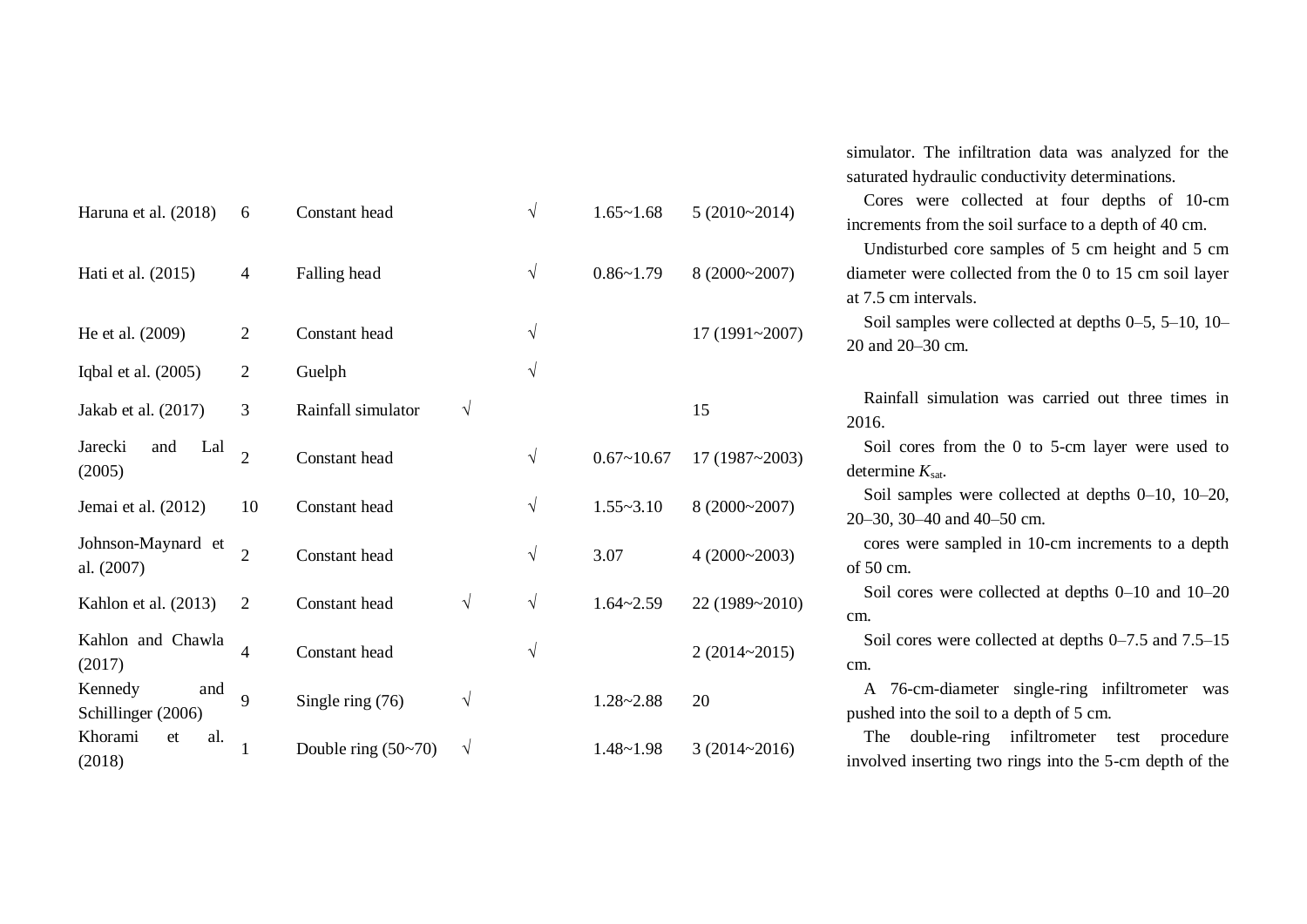| Kreiselmeier et al.<br>(2020)   |                | Hood                |            | $\sqrt{ }$ | $1.95 - 3.19$       | 26 (1992~2017)   | descending order from close to saturation dov<br>bubbling pressure (BP) of the soil. The BP r<br>h-limit until which hood measurements can be                |
|---------------------------------|----------------|---------------------|------------|------------|---------------------|------------------|--------------------------------------------------------------------------------------------------------------------------------------------------------------|
| Langhans<br>et<br>al.<br>(2011) |                | Rainfall simulator  | $\sqrt{ }$ |            | $1.09 - 1.38$       |                  | Prior to each experiment, $45 \text{ mm h}^{-1}$ of rain<br>3.25 m height from a nozzle-type simulator wa<br>to the plot until steady state runoff occurred. |
| Liu et al. (2018)               |                | Constant head       |            | $\sqrt{}$  | $11.35 - 15.8$<br>3 | $6(2006 - 2011)$ | Soil cores were collected at depth 0-10 cm.                                                                                                                  |
| Lozano et al. (2016)            |                | Tension disc (12.5) | V          | $\sqrt{ }$ | $4.00 - 5.60$       | > 5              | Infiltration runs were performed at three<br>soil water pressure head, h (namely, -0.06, -<br>$0.0 \text{ m}$ ).                                             |
| Luo et al. (2005)               | 4              | Tension disc        |            | $\sqrt{}$  |                     | $4(2001 - 2004)$ |                                                                                                                                                              |
| Maulé<br>Reed<br>and<br>(1993)  | 3              | Rainfall simulator  |            | $\sqrt{}$  |                     | 13               | The rainfall occurred over a 1.6 m x 2.3 n<br>the ground, but infiltration was determined fr<br>$m2$ area directly under the simulator.                      |
| McGarry<br>al.<br>et<br>(2000)  |                | Rainfall simulator  |            | $\sqrt{}$  |                     | 8                | Water infiltration parameters were measured<br>oscillating nozzle rainfall simulator.                                                                        |
| Moebius-Clune et al.<br>(2008)  |                | Constant head       |            | $\sqrt{}$  |                     | 32 (1973~2004)   | Soil cores were collected at depth 5-66 mm.                                                                                                                  |
| Moebius<br>et<br>al.<br>(2007)  | $\overline{2}$ | Constant head       |            | $\sqrt{}$  |                     | 13 (1992~2004)   | Soil cores were collected at depth 5–66 mm.                                                                                                                  |
| Merwin et al. (1994)            | 3              | Single ring $(70)$  |            | $\sqrt{}$  | 5.30                | 8                | A 70-cm-diameter single-ring infiltrome<br>pushed into the soil to a depth of 8 cm.                                                                          |
| Ndiaye et al. (2005)            | 6              | Rainfall simulator  |            | V          | < 0.5               |                  | The rainfall simulator was a 4 m high                                                                                                                        |

#### soil.

The aim was to set between three to four h in descending order from close to saturation down to the bubbling pressure (BP) of the soil. The BP marks the h-limit until which hood measurements can be done.

Prior to each experiment,  $45 \text{ mm h}^{-1}$  of rainfall from 3.25 m height from a nozzle -type simulator was applied to the plot until steady state runoff occurred .

 Infiltration runs were performed at three values of soil water pressure head, h (namely, -0.06, -0.03, and 0.0 m).

The rainfall occurred over a 1.6 m x 2.3 m area on the ground, but infiltration was determined from a  $1.5$  $m<sup>2</sup>$  area directly under the simulator.

Water infiltration parameters were measured with an oscillating nozzle rainfall simulator .

A 70 -cm -diameter single -ring infiltrometer was pushed into the soil to a depth of 8 cm .

The rainfall simulator was a 4 m high tower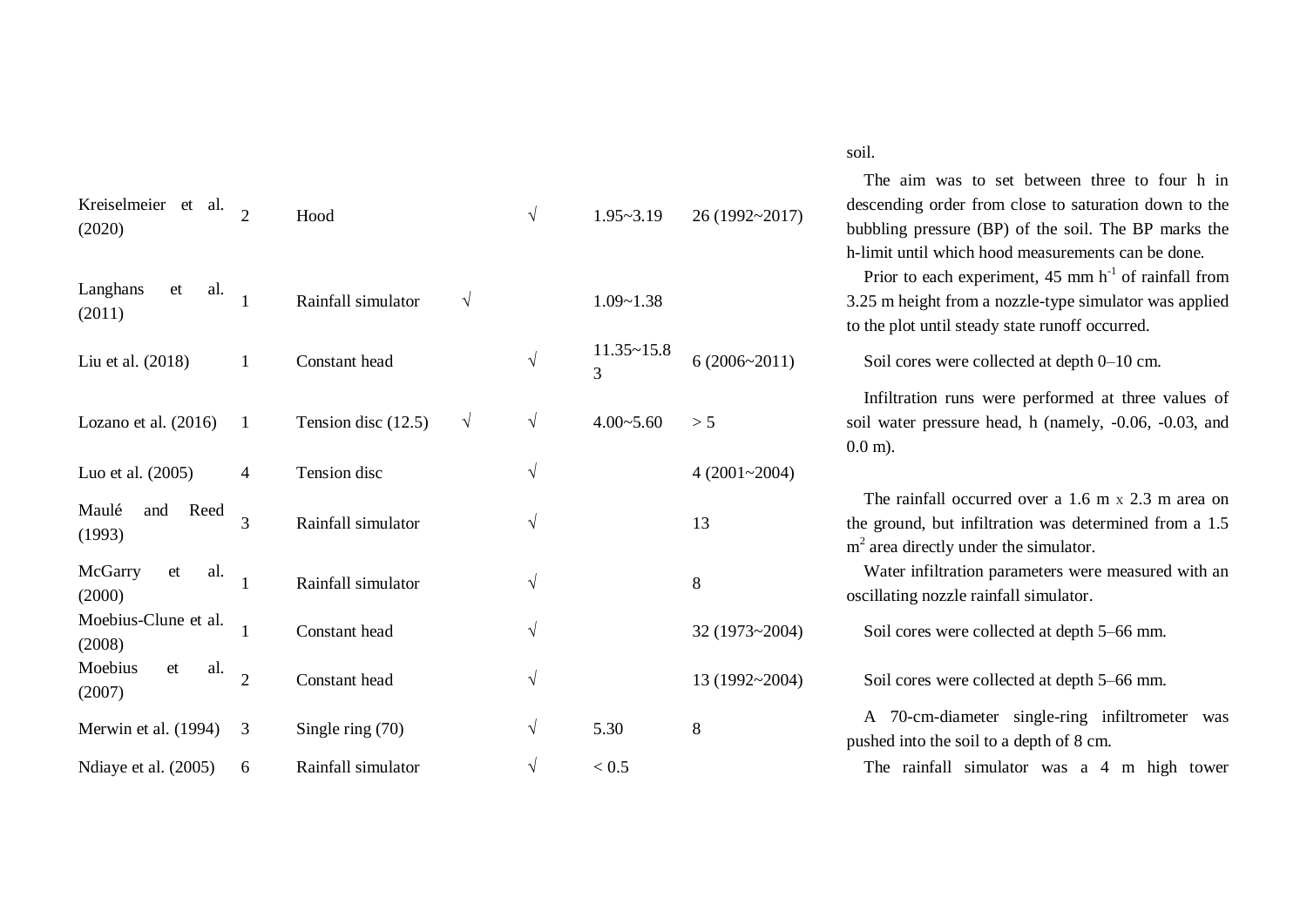| Nyamadzawo et al.<br>(2007)      |                | Rainfall simulator            | $\sqrt{ }$ |            | ~1.72         | $2(2001 - 2002)$ | Raintall simulations were done at the cen<br>plots at a rainfall intensity of $35 \text{ mm h}^{-1}$<br>experimental plots surrounded by a 50 cm buf |
|----------------------------------|----------------|-------------------------------|------------|------------|---------------|------------------|------------------------------------------------------------------------------------------------------------------------------------------------------|
| Obi<br>Obalum<br>and<br>(2010)   | 3              | Constant head                 |            | $\sqrt{ }$ | $1.06 - 1.48$ | 2(2006~2007)     | Soil cores were collected at depth 0-10 cm.                                                                                                          |
| Osunbitan<br>et<br>al.<br>(2005) | $\overline{2}$ | Constant head                 |            | $\sqrt{ }$ | $0.30 - 1.60$ |                  | Soil cores were collected at depth 0–5 cm.                                                                                                           |
| Pan et al. (2016)                | 3              | Constant head                 |            | $\sqrt{ }$ | $1.34 - 1.59$ | 13 (2002~2014)   | Soil cores were collected at depth 0-10 cm.                                                                                                          |
| Park et al. (1992)               | $\overline{4}$ | Rainfall simulator            |            | $\sqrt{}$  |               | $7(1981~-1987)$  | Rainfall simulation studies were conducted<br>tillage treatment using a rotating disk simulate                                                       |
| Park and Smucker<br>(2005)       | 6              | Constant head                 |            | $\sqrt{}$  | $3.29 - 7.07$ |                  | Soil cores were collected at depth 0–5 cm.                                                                                                           |
| Parvin et al. (2014)             | 3              | Constant head                 |            | $\sqrt{ }$ | $3.29 - 4.48$ | 38 (1974~2011)   | Soil samples were collected at depths 15–<br>and 35-40 cm.                                                                                           |
| Potter et al. (1995)             | 3              | Rainfall simulator            |            | $\sqrt{}$  |               | 8                | A rainfall simulator was used to determ<br>infiltration characteristics of a Houston Black<br>The susceptibility to sealing of each soi              |
| Ramos et al. (2019)              | 6              | Rainfall simulator            | $\sqrt{ }$ |            | $0.57 - 4.31$ | 3                | steady infiltration rates were evaluated in the 1<br>subjecting the soils to rainfall simulation app<br>intensity of 25 mm $h^{-1}$ .                |
|                                  |                | Double ring (an inner         |            |            |               |                  | An inner ring of 60 cm in diameter wa                                                                                                                |
| Sartori et al. (2022)            | -1             | ring of 60 cm in<br>diameter) |            | $\sqrt{ }$ | 1.41          | 3                | measure both the row and inter-row areas in<br>radish plots.                                                                                         |
| Sasal et al. (2006)              |                | Tension disc                  | V          |            | $2.30 - 4.40$ | 20               | Tension disc measurements were perform                                                                                                               |
|                                  |                |                               |            |            |               |                  |                                                                                                                                                      |

equipped with a Laechler nozzle (# 461.008.30) mounted at 3.86 m above the soil surface.

Rainfall simulations were done at the centre of the plots at a rainfall intensity of 35 mm  $h^{-1}$  on 1 m<sup>2</sup> lots surrounded by a 50 cm buffer zone.

ulation studies were conducted on each tillage treatment using a rotating disk simulator .

Soil samples were collected at depths 15–20, 25–30

imulator was used to determine water infiltration characteristics of a Houston Black clay .

ibility to sealing of each soil and the on rates were evaluated in the laboratory soils to rainfall simulation applied at an intensity of 25 mm  $h^{-1}$ .

ng of 60 cm in diameter was used to measure both the row and inter -row areas in the tillage

measurements were performed on the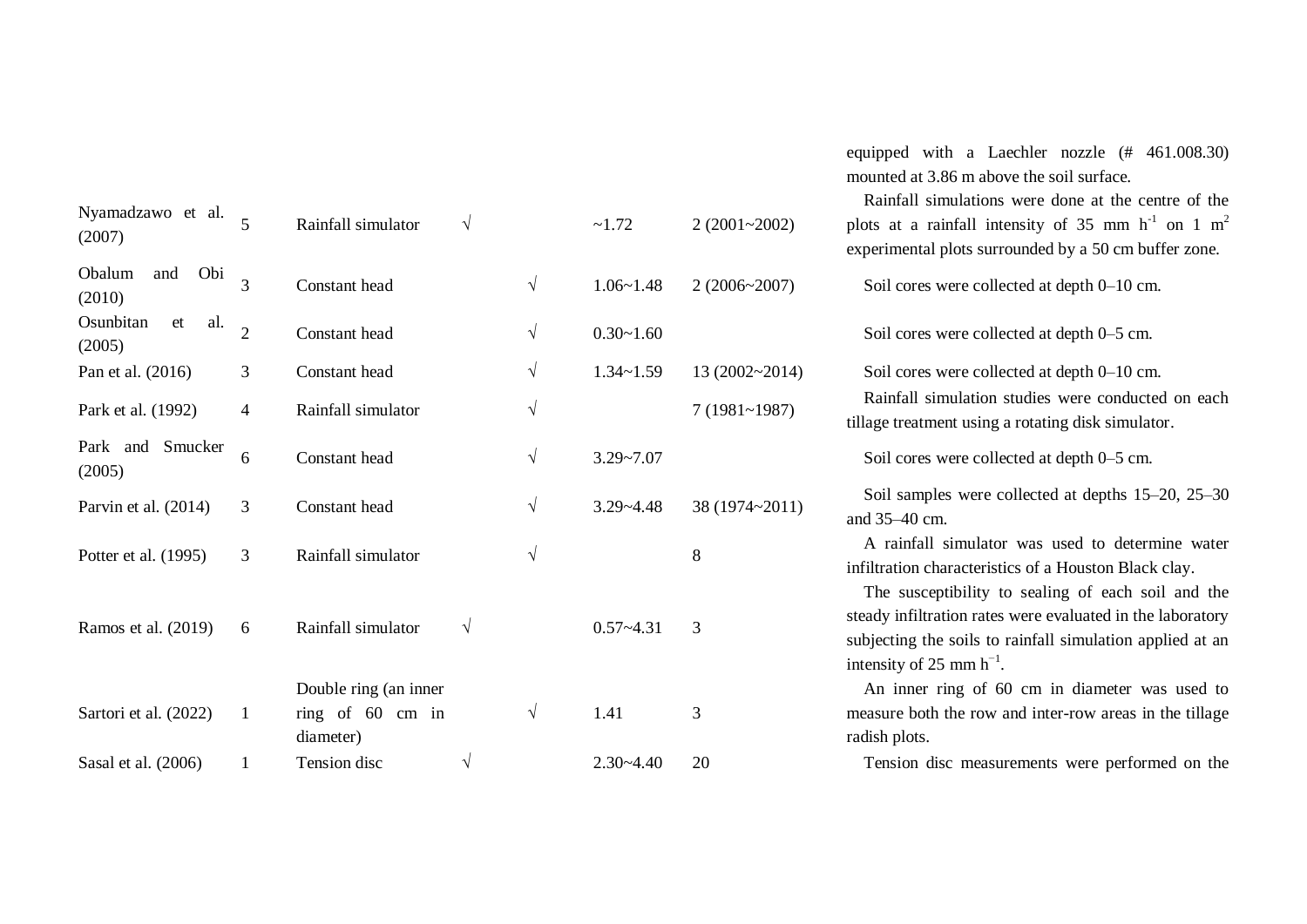| Schlüter et al. (2020)                       | 2              | (24.8)<br>Hood<br>and<br>tension disc $(8)$ | $\sqrt{ }$               | $2.09 - 2.21$         | 27 (1992~2018)                         |
|----------------------------------------------|----------------|---------------------------------------------|--------------------------|-----------------------|----------------------------------------|
| Sharma et al. (2005)<br>Sharma et al. (2009) | 1<br>1         | Constant head<br>Constant head              | $\sqrt{ }$<br>$\sqrt{ }$ | 0.64<br>$0.97 - 1.21$ | $7(1995 \times 2001)$<br>8 (1998~2005) |
| Singh et al. (1996)                          | 4              | Constant head                               | $\sqrt{ }$               | 9.80                  | 10 (1979~1988)                         |
| Smith et al. (2007)                          | $\mathbf{1}$   | Double ring $(50-90)$                       | $\sqrt{}$                |                       | 1                                      |
| So et al. (2009)                             | 1              | Rainfall simulator                          | $\sqrt{ }$               | 2.88                  | 14                                     |
| Soracco et al. (2010)                        | 6              | Constant head                               | $\sqrt{ }$               |                       | 7                                      |
| Starr and<br>Glotfelty<br>(1990)             | $\overline{4}$ | Double<br>ring<br>$\sqrt{}$<br>(75~150)     |                          | $2.40 - 3.00$         | 13 (1974~1986)                         |
| Steenhuis<br>al.<br>et<br>(1990)             | $\mathbf{1}$   | Single ring $(70)$                          | V                        |                       | 3                                      |

surface at 0.10 m depth for 60 min to reach steady-state conditions.

 For hood, at least half a reservoir had to be infiltrated or 10 min had to pass to move to the next pressure head. Readings were done every 30 s and steady state was assumed after water level decline in the reservoir did not differ by more than 2 mm for three consecutive steps.

Soil cores were collected at depth 0–15 cm.

Soil cores were collected at depth 0–20 cm.

 Soil samples were collected at depths 0–7.5 and 7.5– 15 cm.

A double-ring infiltrometer with two concentric metal rings were co-located with tensiometers placed at depths of 15, 30 and 60 cm in the soil profile located just outside the inner ring.

A rainfall simulator with an intensity of 80 mm  $h^{-1}$ was used to determine the infiltration characteristics of the bare soil using plots of 2 m x 1.5 m

Soil samples were collected at depths 0–15 and 15– 30 cm.

Each microplot was instrumented with a double-ring infiltrometer that was pushed into the soil to a depth of about l0 cm.

A 70-cm-diameter single-ring infiltrometer was pushed into the soil to a depth of 5 cm.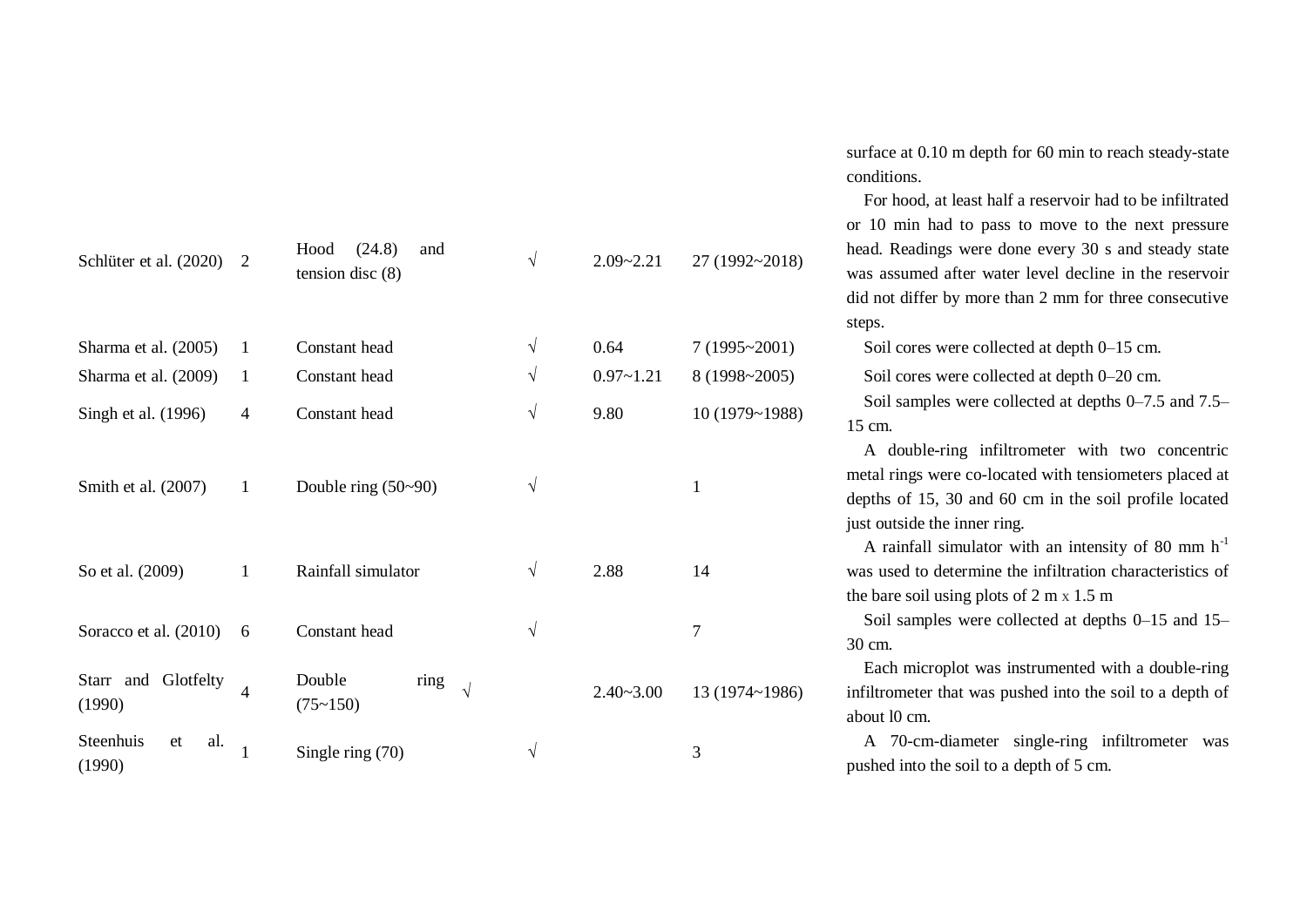|                                |               |                       |            |            |               |                       | Rings were positioned to avoid vehicle traffic paths,       |
|--------------------------------|---------------|-----------------------|------------|------------|---------------|-----------------------|-------------------------------------------------------------|
| Stone and Schlegel             |               | ring<br>Double        |            |            | 1.90          | 12 (1989~2000)        | driven 13 cm deep, and filled twice with water. At          |
| (2010)                         |               | (92~124)              |            |            |               |                       | sunup 2 d later, water was added to the infiltrometers,     |
|                                |               |                       |            |            |               |                       | and ponding was maintained at a depth of $\sim$ 3 to 10 cm. |
| Tan et al. (2002)              | 2             | Constant head         |            |            |               | $5(1995 \times 1999)$ | Soil cores were collected at depth 0–30 cm.                 |
|                                |               |                       |            |            |               |                       | Rainfall simulations were conducted 6–7 weeks after         |
| TerAvest<br>al.<br>et          | $\mathcal{D}$ | Rainfall simulator    | $\sqrt{ }$ |            | $0.29 - 2.79$ | 3                     | planting, between crop rows, when soils were at or near     |
| (2015)                         |               |                       |            |            |               |                       | field capacity.                                             |
|                                |               |                       |            |            |               |                       | Infiltration runs were performed at three values of         |
| Villarreal<br>al.<br>et        |               | Tension disc $(12.5)$ | $\sqrt{ }$ | $\sqrt{ }$ |               | 16(2000~2015)         | soil water pressure head, h (namely, -6, -3 and 0 cm,       |
| (2017)                         |               |                       |            |            |               |                       | applied in this order and at the same place).               |
| Wu et al. (2014)               | 6             | Tension disc          |            |            |               | 12                    |                                                             |
|                                |               |                       |            |            |               |                       | The swing sprinkler rainfall simulator produced by          |
| Xin et al. (2005)              | 4             | Rainfall simulator    |            |            |               | $4(2001 - 2004)$      | Queensland Department of primary industries is              |
|                                |               |                       |            | V          |               |                       | adopted. The sprinkler model of rainfall simulator          |
|                                |               |                       |            |            |               |                       | (RFs) is Veeject 80100, with a total of 3 nozzles.          |
| Mermoud<br>Xu<br>and<br>(2001) | 3             | Guelph                |            | V          | $0.34 - 1.10$ |                       | Measurements were performed in holes of diameter            |
|                                |               |                       |            |            |               |                       | 6 cm and of depths 15 or 35 cm.                             |

<sup>a</sup>Number of paired observation for  $K_{\text{sat}}$ ; <sup>b</sup>The numbers in parentheses indicate the diameter (cm) of the device. For double ring method, the diameters of inner and outer rings are provided; <sup>c</sup>Infiltration rate; <sup>d</sup>Saturated hydraulic conductivity; <sup>e</sup>Organic matter content. If the literature only provided the organic carbon content, the organic matter content was estimated using the 1.724 conversion factor.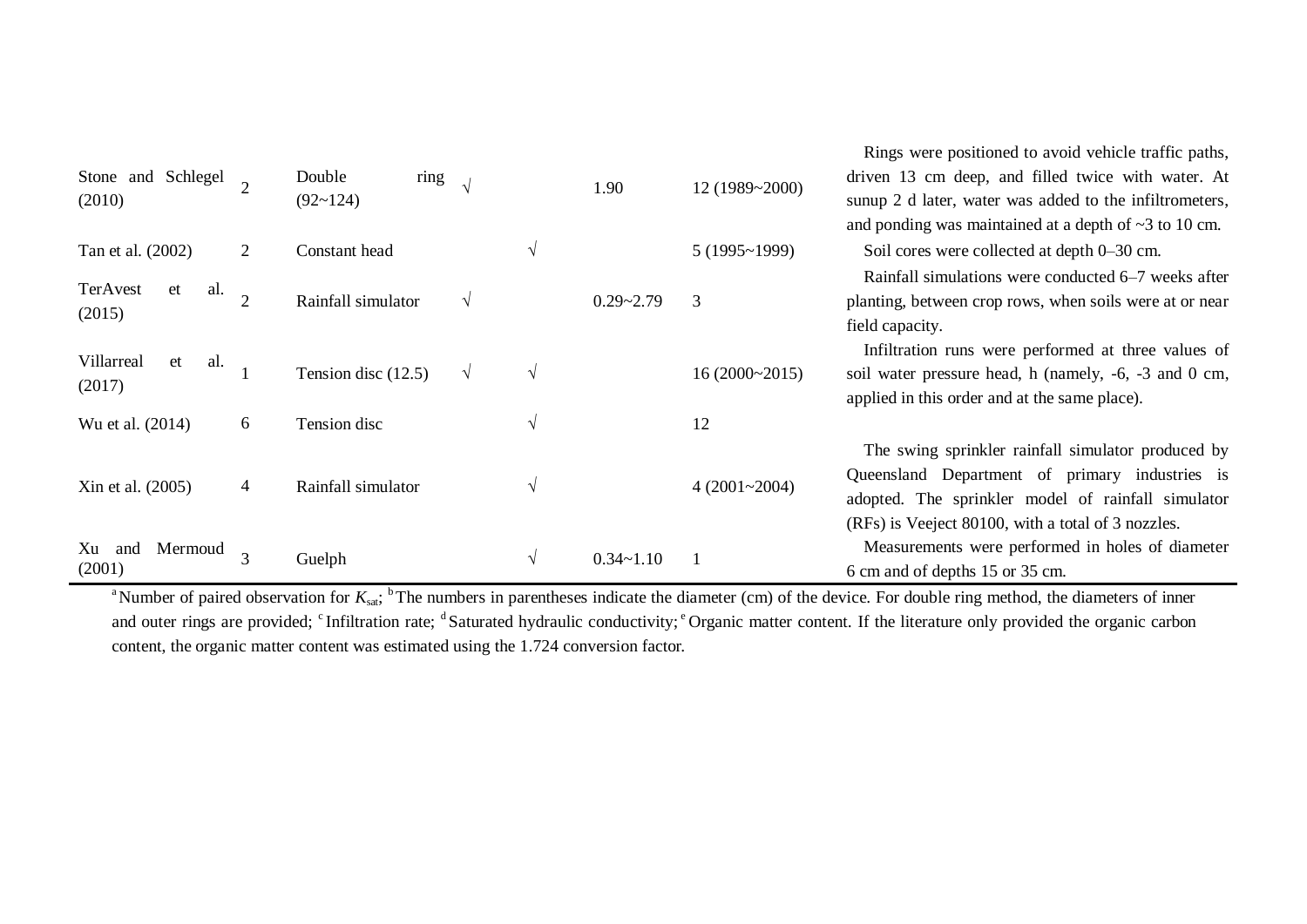### **Reference list for meta-analysis**

Abu, S.T., Abubakar, I.U., 2013. Evaluating the effects of tillage techniques on soil hydro-physical properties in Guinea Savanna of Nigeria. Soil & Tillage Research 126, 159-168.

Afyuni, M., Wagger, M.G., 2006. Soil physical properties and bromide movement in relation to tillage system. Communications in Soil Science and Plant Analysis 37, 541-556.

Alletto, L., Coquet, Y., 2009. Temporal and spatial variability of soil bulk density and near-saturated hydraulic conductivity under two contrasted tillage management systems. Geoderma 152, 85-94.

Anikwe, M.A.N., Ubochi, J.N., 2007. Short-term changes in soil properties under tillage systems and their effect on sweet potato (Ipomea batatas L.) growth and yield in an Ultisol in south-eastern Nigeria. Australian Journal of Soil Research 45, 351-358.

Azooz, R.H., et al., 1996. Pore size distribution and hydraulic conductivity affected by tillage in Northwestern Canada. Soil Science Society of America Journal 60, 1197-1201.

Baumhardt, R.L., et al., 2012. Residue and long-term tillage and crop rotation effects on simulated rain infiltration and sediment transport. Soil Sci. Soc. Am. J. 76, 1370– 1378.

Blanco-Canqui, H., et al., 2017. Long-term tillage impact on soil hydraulic properties. Soil & Tillage Research 170, 38-42.

Blanco-Canqui, H., et al., 2004. Tillage and Crop Influences on Physical Properties for an Epiaqualf. Soil Science Society of America Journal 68, 567-576.

Busari, M.A., 2017. Soil physical properties in relation to maize (Zea mays) yield after tillage and application of organic and inorganic fertilisers in Abeokuta, southwestern Nigeria. Soil Research 55, 704-714.

Cai, L., et al., 2012. Effect of different tillage methods on soil water retention and infiltration capability of rainfed field. Journal of Desert Research 32, 1362-1367. (in Chinese)

Cameira, M.R., et al., 2003. Soil macropore dynamics affected by tillage and irrigation for a silty loam alluvial soil in southern Portugal. Soil & Tillage Research 70, 131-140.

Cui, S., et al., 2013. Tillage effects on nitrogen leaching and nitrous oxide emission from double-cropped paddy fields. Agronomy Journal 106, 15-23.

Curtis, M.J., Claassen, V.P., 2009. Regenerating topsoil functionality in four drastically disturbed soil types by compost incorporation. Restoration Ecology 17,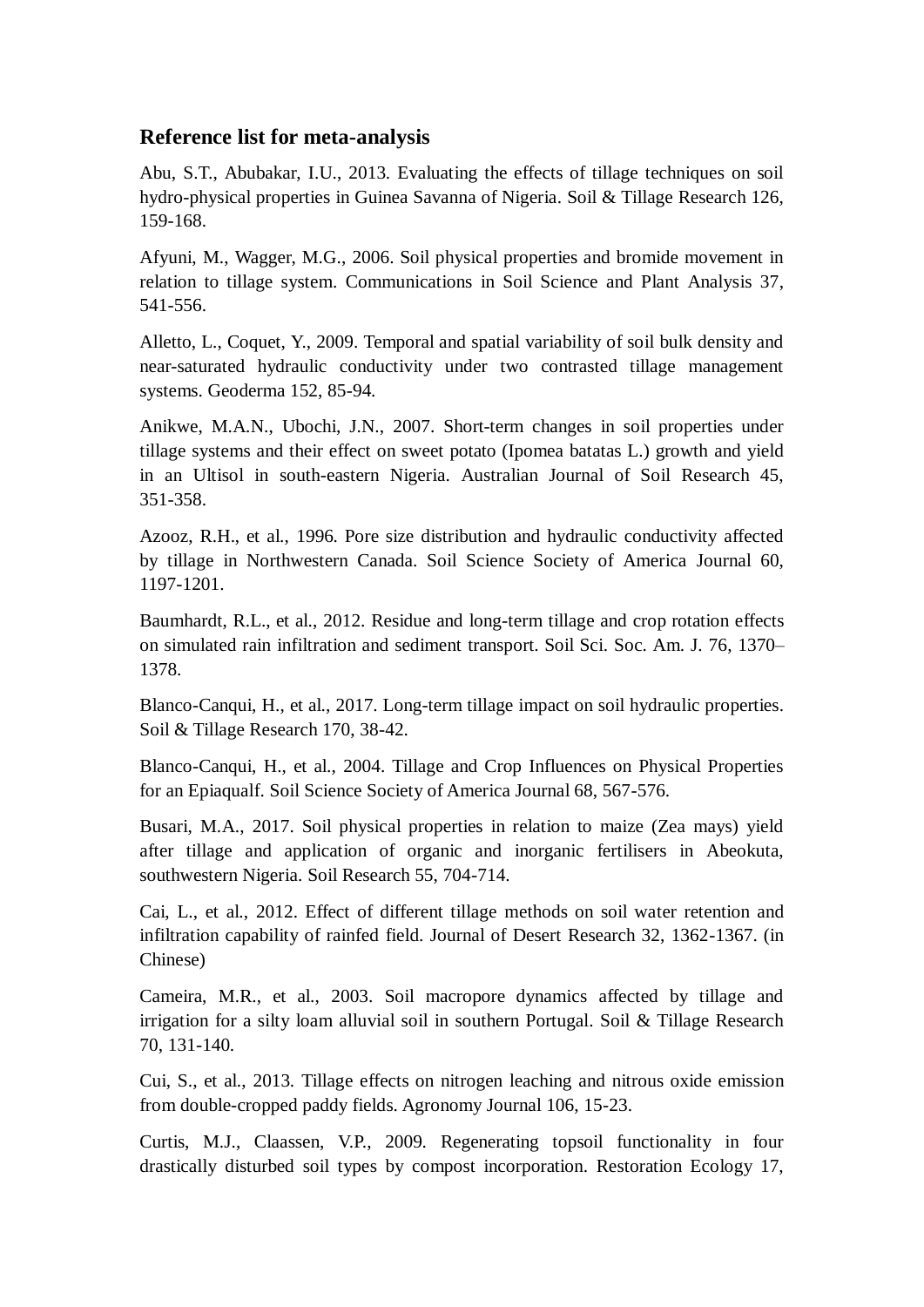24-32.

De Almeida, W.S., et al., 2018. Effect of soil tillage and vegetal cover on soil water infiltration. Soil & Tillage Research 175, 130-138.

Du, Z., et al., 2011. Effect of conservation tillage on soil quality in the piedmont plain of Mount Taihang. Chinese Journal of Eco-Agriculture 19, 1134-1142. (in Chinese)

Fasinmirin, J.T., 2011. Saturated Hydraulic Conductivity  $(K_{\theta s})$  of a Sub-Tropical Ultisol under different Tillage Systems. Soil and Tillage Research Conference, Nigeria, At Nigeria, Volume: 1.

Gao, J., Zhang, C., 2010. The effects of different conservation tillage on soil physical structures of dry farmland in the Loess Plateau. Agricultural Research in Arid Areas 28, 192-196. (in Chinese)

Gómez, J.A., 1999. Effects of tillage method on soil physical properties, infiltration and yield in an olive orchard. Soil & Tillage Research 52, 167-175.

Gupta, R.K., et al., 1997. Surface water quality impacts of tillage practices under liquid swine manure application. Journal of the American Water Resources Association 33, 681-687.

Haruna, S.I., et al., 2018. Soil Hydraulic Properties: Influence of Tillage and Cover Crops. Pedosphere 28, 430-442.

Hati, K.M., et al., 2015. Effects of Tillage, Residue and Fertilizer Nitrogen on Crop Yields, and Soil Physical Properties Under Soybean–Wheat Rotation in Vertisols of Central India. Agricultural Research, DOI: 10.1007/s40003-014-0141-7.

He, J., et al., 2009. Soil physical properties and infiltration after long-term no-tillage and ploughing on the Chinese Loess Plateau. New Zealand Journal of Crop and Horticultural Science 37, 157-166.

Iqbal, M., et al., 2005. Residual Effect of Tillage and Farm Manure on Some Soil Physical Properties and Growth of Wheat (Triticum aestivum L.). International Journal of Agriculture & Biology 7, 54-57.

Jakab, G., et al., 2017. Infiltration and soil loss changes during the growing season under ploughing and conservation tillage. Sustainability 9, 1726.

Jarecki, M.K., Lal, R., 2005. Soil organic carbon sequestration rates in two long-term no-till experiments in Ohio. Soil Science 170, 280-291.

Jemai, I., et al., 2012. On-farm assessment of tillage impact on the vertical distribution of soil organic carbon and structural soil properties in a semiarid region in Tunisia. Journal of Environmental Management 113, 488-494.

Johnson-Maynard, J.L., et al., 2007. Earthworm dynamics and soil physical properties in the first three years of no-till management. Soil & Tillage Research 94, 338-345.

Kahlon, M.S., et al., 2013. Twenty two years of tillage and mulching impacts on soil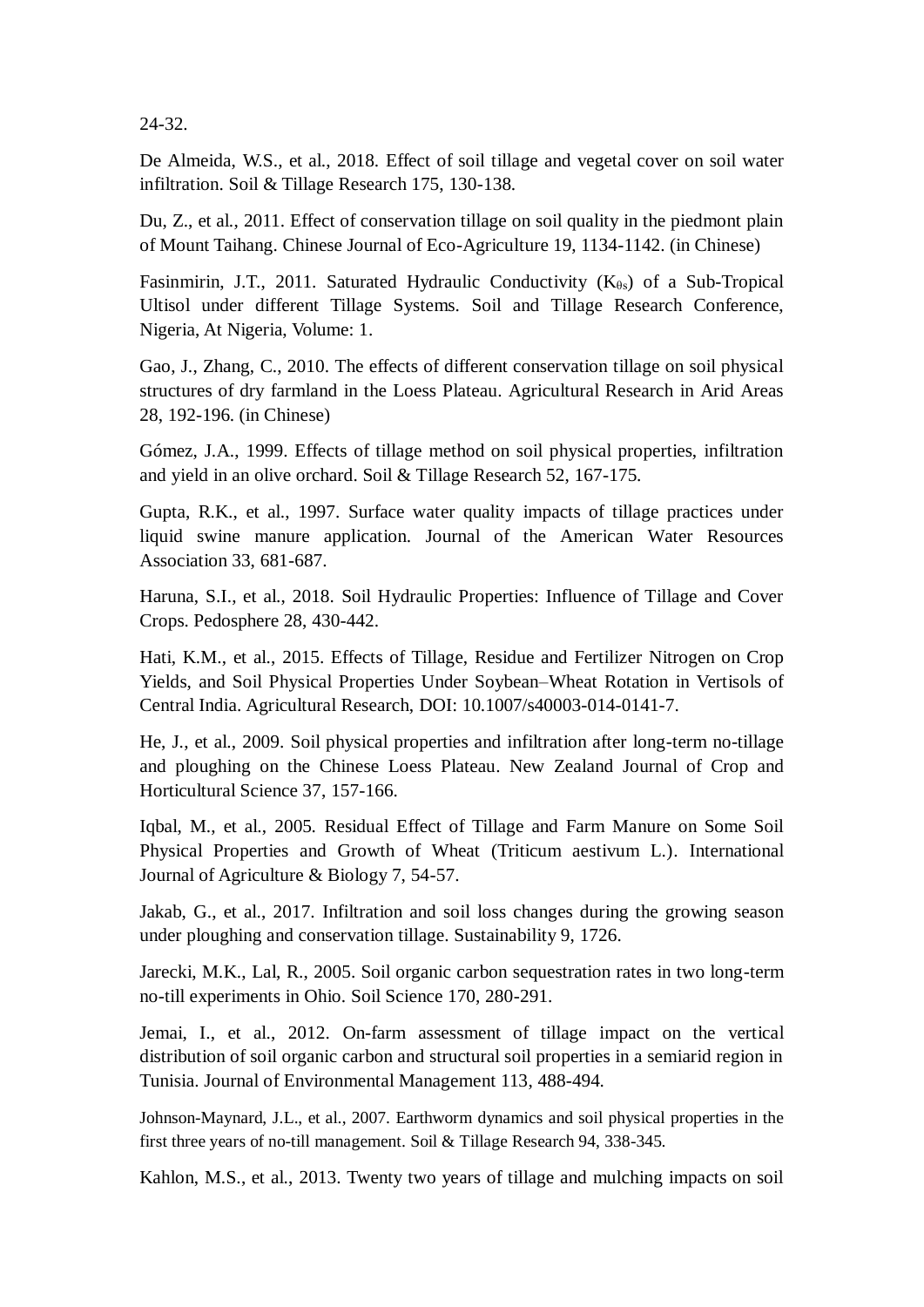physical characteristics and carbon sequestration in Central Ohio. Soil & Tillage Research 126, 151-158.

Kahlon, M.S., Chawla, K., 2017. Effect of tillage practices on least limiting water range in Northwest India. International Agrophysics 31, 183-194.

Kennedy, A.C., Schillinger, W.F., 2006. Soil quality and water intake in traditional-till vs. no-till paired farms in Washington's Palouse region. Soil Sci. Soc. Am. J. 70, 940-949.

Khorami, S.S., et al., 2018. Changes in soil properties and productivity under different tillage practices and wheat genotypes: A short-term study in Iran. Sustainability 10, 3273.

Kreiselmeier, J., et al., 2020. Temporal variations of the hydraulic conductivity characteristic under conventional and conservation tillage. Geoderma 362, 114127.

Langhans, C., et al., 2011. Experimental rainfall–runoff data: Reconsidering the concept of infiltration capacity. Journal of Hydrology 399, 255-262.

Liu, Z., et al., 2018. Land use dependent variation of soil water infiltration characteristics and their scale-specific controls. Soil & Tillage Research 178, 139-149.

Lozano, L.A., et al., 2016. Soil Physical Quality and Soybean Yield as Affected by Chiseling and Subsoiling of a No-Till Soil. Revista Brasileira De Ciencia Do Solo v40, e0150160.

Luo, Z., et al., 2005. Effects of conservation tillage on bulk density and water infiltration of surface soil in semi-arid area of west Loess Plateau. Agricultural Research in the Arid Areas, 23, 7-11. (in Chinese)

Maulé and Reed, 1993. Infiltration under no-till and conventional tillage systems in Saskatchewan. Canadian Agricultural Engineering 35, 165-173.

McGarry, D., et al., 2000. Contrasting soil physical properties after zero and traditional tillage of an alluvial soil in the semi-arid subtropics. Soil and Tillage Research 53, 105-115.

Moebius-Clune, B.N., et al., 2008. Long-Term Effects of Harvesting Maize Stover and Tillage on Soil Quality. Soil Science Society of America Journal 72, 960-969.

Moebius, B.N., et al., 2007. Evaluation of laboratory-measured soil properties as indicators of soil physical quality. Soil Science 172, 895-912.

Mervin, I.A., et al., 1994. Orchard groundcover management impacts on soil physical properties. J. Amer. Soc. Hort. Sci. 119, 216-222.

Ndiaye et al., 2005. Effect of rainfall and tillage direction on the evolution of surface crusts, soil hydraulic properties and runoff generation for a sandy loam soil. Journal of Hydrology 307, 294-311.

Nyamadzawo, G., et al., 2007. Improved legume tree fallows and tillage effects on structural stability and infiltration rates of a kaolinitic sandy soil from central Zimbabwe. Soil & Tillage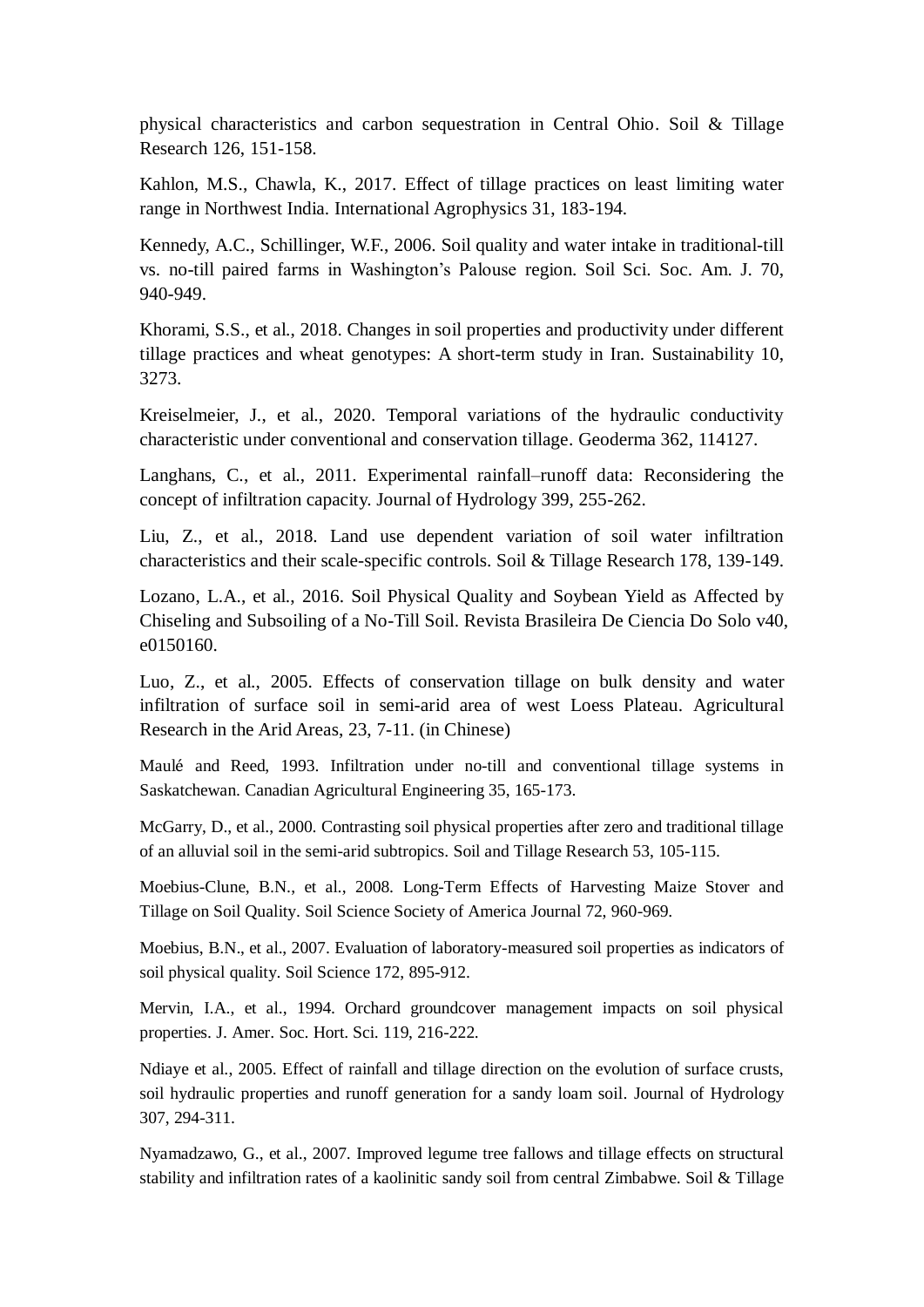Research 96, 182-194.

Obalum, S.E., Obi, M.E., 2010. Physical properties of a sandy loam Ultisol as affected by tillage-mulch management practices and cropping systems. Soil & Tillage Research 108, 30-36.

Osunbitan, J.A., et al., 2005. Tillage effects on bulk density, hydraulic conductivity and strength of a loamy sand soil in southwestern Nigeria. Soil & Tillage Research 82, 57-64.

Pan, Y., et al., 2016. Effects of long-term tillage and mulching methods on properties of surface soil and maize yield in tableland region of the Loess Plateau. Journal of Plant Nutrition and Fertilizer 22, 1558-1567. (in Chinese)

Park, I., et al., 1992. Runoff, soil loss and soil physical property changes of light textured surface soils from long-term tillage treatments. Australian Journal of Soil Research 30, 789-806.

Park, E.J., Smucker, A.J.M., 2005. Saturated Hydraulic Conductivity and Porosity within Macroaggregates Modified by Tillage. Soil Science Society of America Journal 69, 38-45.

Parvin, N., et al., 2014. Effect of mouldboard ploughing and shallow tillage on sub-soil physical properties and crop performance. Soil Science and Plant Nutrition 60, 38-44.

Potter, K.N., et al., 1995. Tillage and residue effects on infiltration and sediment losses on Vertisols. Transactions of the ASAE 38, 1413-1419.

Ramos, M.C., et al., 2019. Soil sealing and soil water content under no - tillage and conventional tillage in irrigated corn: Effects on grain yield. Hydrological Processes 33, 2095–2109.

Sartori, F., et al., 2022. A multivariate approach to evaluate reduced tillage systems and cover crop sustainability. Land 11, 55.

Sasal, M.C., et al., 2006. Soil porosity characteristics and water movement under zero tillage in silty soils in Argentinian Pampas. Soil & Tillage Research 87, 9-18.

Schlüter, S., et al., 2020. Long-term effects of conventional tillage and no-tillage on saturated and near-saturated hydraulic conductivity – Can their prediction be improved by pore metrics obtained with X-ray CT? Geoderma 361, 114082.

Sharma, K.L., et al., 2005. Long-term soil management effects on crop yields and soil quality in a dryland Alfisol. Soil & Tillage Research 83, 246-259.

Sharma, K.L., et al., 2009. Influence of Tillage and Nutrient Sources on Yield Sustainability and Soil Quality under Sorghum-Mung Bean System in Rainfed Semi-arid Tropics. Communications in Soil Science and Plant Analysis 40, 2579-2602.

Singh, B., et al., 1996. Soil hydraulic properties of an Orthic Black Chernozem under long-term tillage and residue management. Canadian Journal of Soil Science 76, 63-71.

Smith, D.R., et al., 2007. How does the first year tilling a long-term no-tillage field impact soluble nutrient losses in runoff? Soil & Tillage Research 95, 11-18.